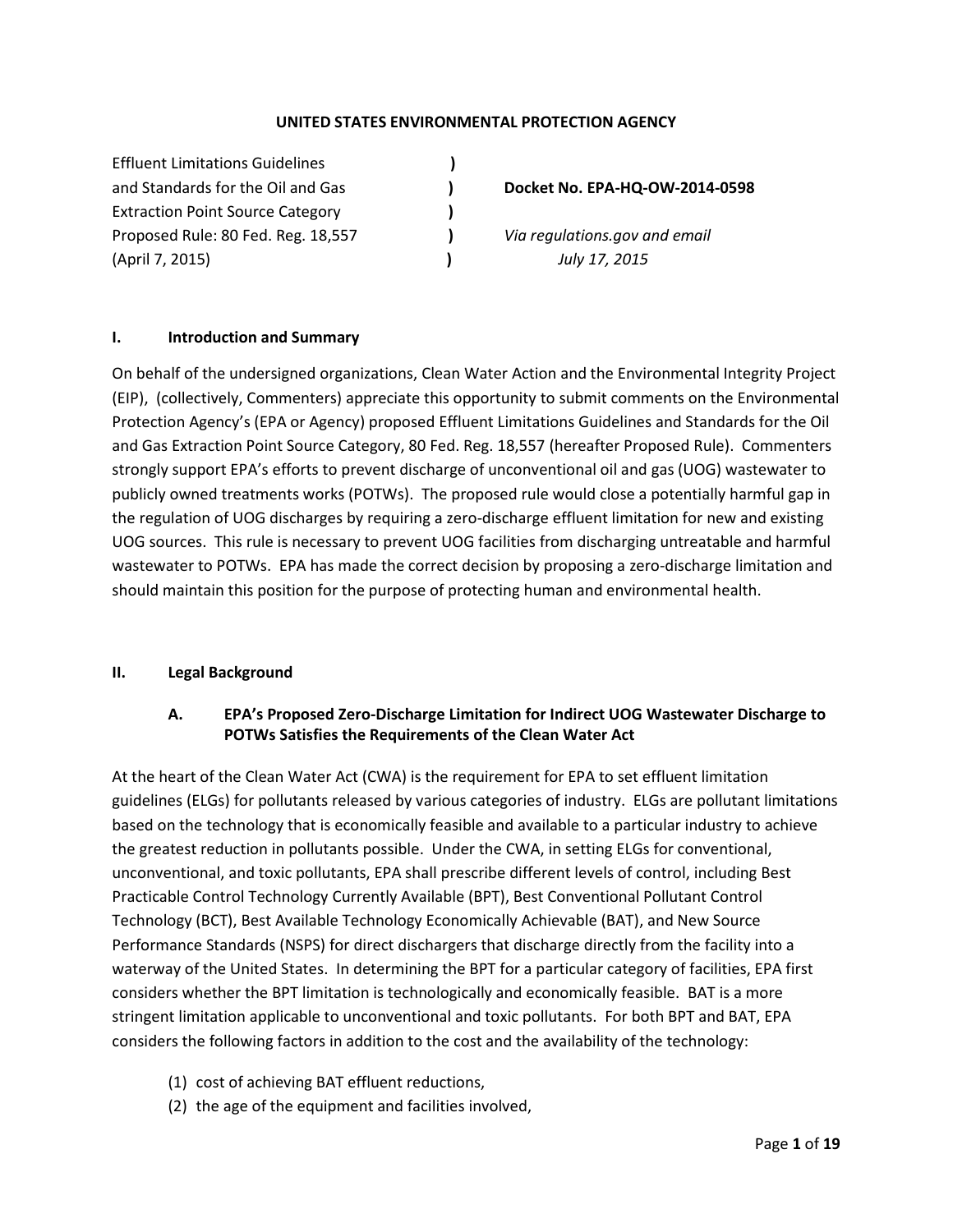- (3) the process employed,
- (4) potential process changes,
- (5) non-water quality environmental impacts (including energy impacts), and
- (6) any other factors as the Administrator may deem appropriate.<sup>1</sup>

For any new source that is constructed after ELG regulations have come into effect, the CWA prescribes NSPS to regulate the discharge of pollutants. New sources are subject to more stringent limitations on pollutants that reflect the ability of the best available technology for that industry.<sup>2</sup> In setting NSPS, EPA considers the same factors as it does in determining BAT.

The CWA also authorizes EPA to establish pretreatment standards for existing sources (PSES) and for new sources (PSNS) that are discharged through a POTW instead of direct discharges from the source.<sup>3</sup> UOG wastewater discharge to POTWs is subject to either PSES or PSNS because it is an indirect discharge that requires pretreatment. Pretreatment is necessary for industrial dischargers because POTWs are designed to treat domestic waste and cannot adequately treat the wastewaters of industrial sources that contain chemicals, metals, naturally radioactive materials (NORM), and high concentrations of total dissolved solids (TDS). These pollutants compromise the integrity of water systems. To prevent these pollutants from entering U.S. waters, the CWA requires facilities to pretreat these discharges before sending them to POTWs so that they achieve the same level of pollution reduction as a direct discharge. The factors considered by EPA in setting PSES and PSNS are the same as for BAT and NSPS because they are analogous standards.

In the Proposed Rule, EPA seeks to subject indirect discharges to POTWs from UOG facilities to PSES and PSNS control levels that require zero discharge of pollutants. Because PSES are analogous to BPT and BAT, EPA considered the same factors for determining PSES of zero discharge. Similarly, EPA considered the same factors in promulgating PSNS because NSPS and PSNS are analogous standards. EPA has applied the appropriate control standards based on the industrial category of UOG facilities and has considered the appropriate factors in setting the ELG.

## **B. EPA Properly Considered the Factors Required by the Clean Water Act in Proposing a Zero-Discharge Limitation for PSES and PSNS.**

EPA properly considered the factors required by the CWA in proposing the zero-discharge limitation for PSES and PSNS for discharge from UOG facilities to POTWs. As explained in the Proposed Rule, EPA looked at the availability and cost of the technology in its cost-benefit analysis and determined that there would be no compliance cost or financial benefit to the industry because the current industry

 $1$  33 U.S.C. § 304(b)(2)(B).

 $2$  33 U.S.C. § 306.

 $3$  33 U.S.C. § 307(b), (c).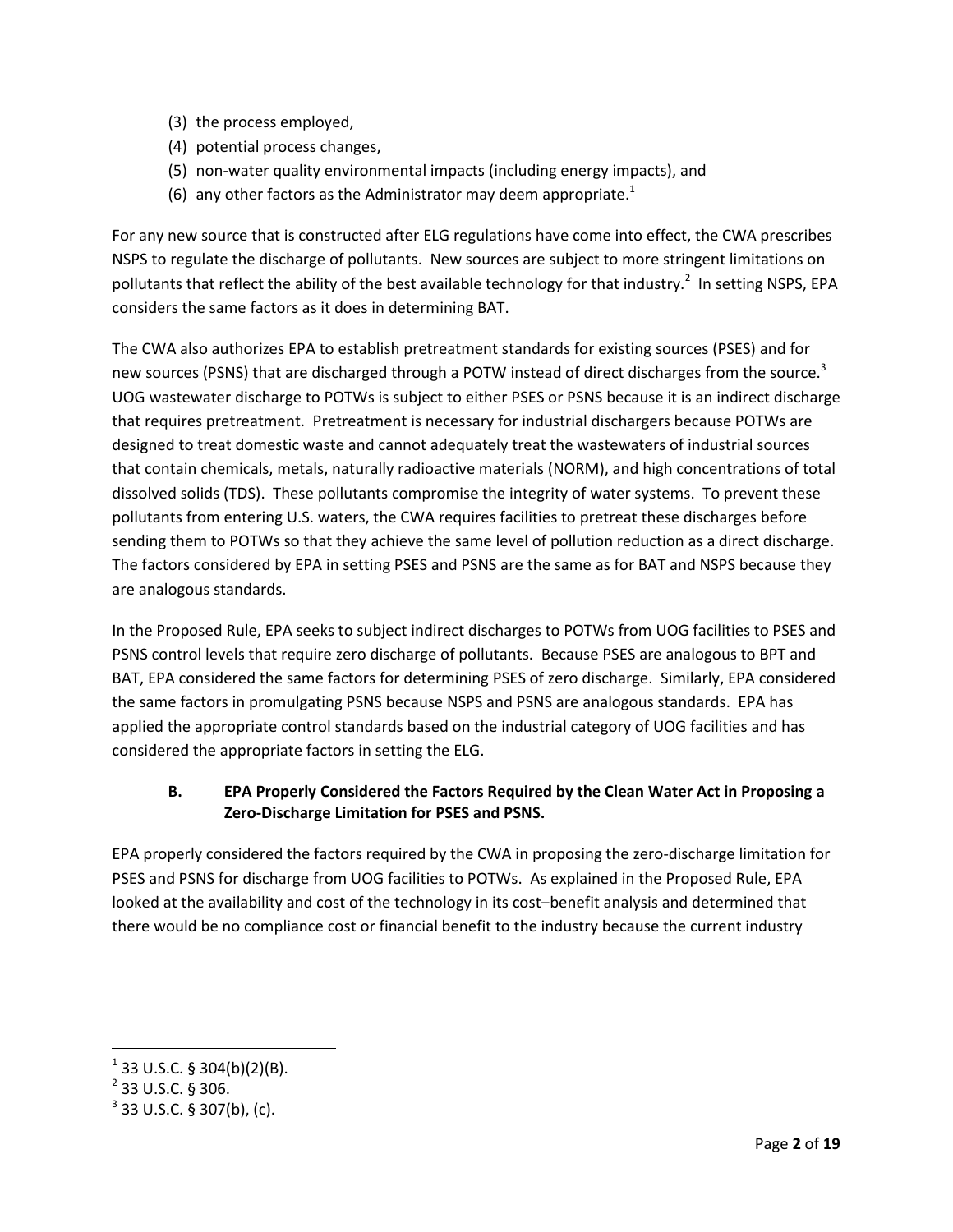practice is not to discharge to POTWs. $<sup>4</sup>$  Therefore, the Proposed Rule will not result in any cost-incurring</sup> change to current practice.

Because the Proposed Rule reflects current industry practice, detailed analysis and consideration of the other factors like the age of facilities, the process involved, potential process changes, and non-water quality impacts are moot because the rule imposes no change from the industry's current practice. While those in opposition to the Proposed Rule may attempt to argue that EPA did not conduct a proper analysis of all of the required factors because it did not address each factor in depth, any such argument must fail. While EPA may not *ignore* any one factor, EPA is not required to weigh all factors equally and has considerable discretion in considering these factors for determining ELGs.<sup>5</sup> EPA's consideration of the required factors was adequate to establish a zero-discharge limitation.

## **III. Discussion**

## **A. A Zero-Discharge Effluent Limitation is Consistent with the Purpose and Requirements of the Clean Water Act and Legal Precedent**

The core objective of the CWA is to eliminate the discharge of pollutants to the waters of the United States. The CWA seeks to restore the chemical, physical, and biological integrity of the waters of the United States and the only way to do that is to ensure that pollutants entering our waterways are limited to the furthest extent technologically and economically possible.<sup>6</sup> A zero-discharge limitation for new and existing facilities discharging to POTWs is in line with the CWA's objective. ELGs are to be based on available technology. As EPA has demonstrated, the technology facilitating zero discharge for UOG facilities exists and is economically feasible. For this reason, this available zero-discharge technology should be utilized to minimize the discharge of UOG pollutants to the furthest extent possible. Any numerical limitation other than zero would permit UOG facilities to increase the amount of pollutants discharged from the current amount discharged, which is zero. Such an increase would be a counterintuitive to the core purpose of the CWA and put public health and the environment at risk of exposure to harmful pollutants.

The Proposed Rule would set a zero-discharge limitation for existing and new pretreatment sources. This effluent limitation would match the effluent limitation for direct UOG discharges. Setting similar discharge standards for direct and indirect discharges from UOG facilities is in line with the pollution reduction objectives of the CWA and with the statutory requirements of the CWA. Section 307(b)(1) of the Act states that pretreatment standards "shall be established to prevent the discharge of any pollutant through [POTWs], which pollutant interferes with, passes through, or otherwise is

<sup>4</sup> *See* Effluent Limitations Guidelines and Standards for the Oil and Gas Extraction Point Source Category, 80 Fed. Reg. 18,557, 18,560 (Apr. 7, 2015) [hereafter Proposed Rule].

<sup>5</sup> *See Texas Oil & Gas Ass'n v. EPA*, 161 F.3d 923, 934 (9th Cir. 1998); *BP Exploration & Oil, Inc. v. EPA*, 66 F.3d 784, 803 (6th Cir. 1995).

 $^6$  33 U.S.C. § 101(a).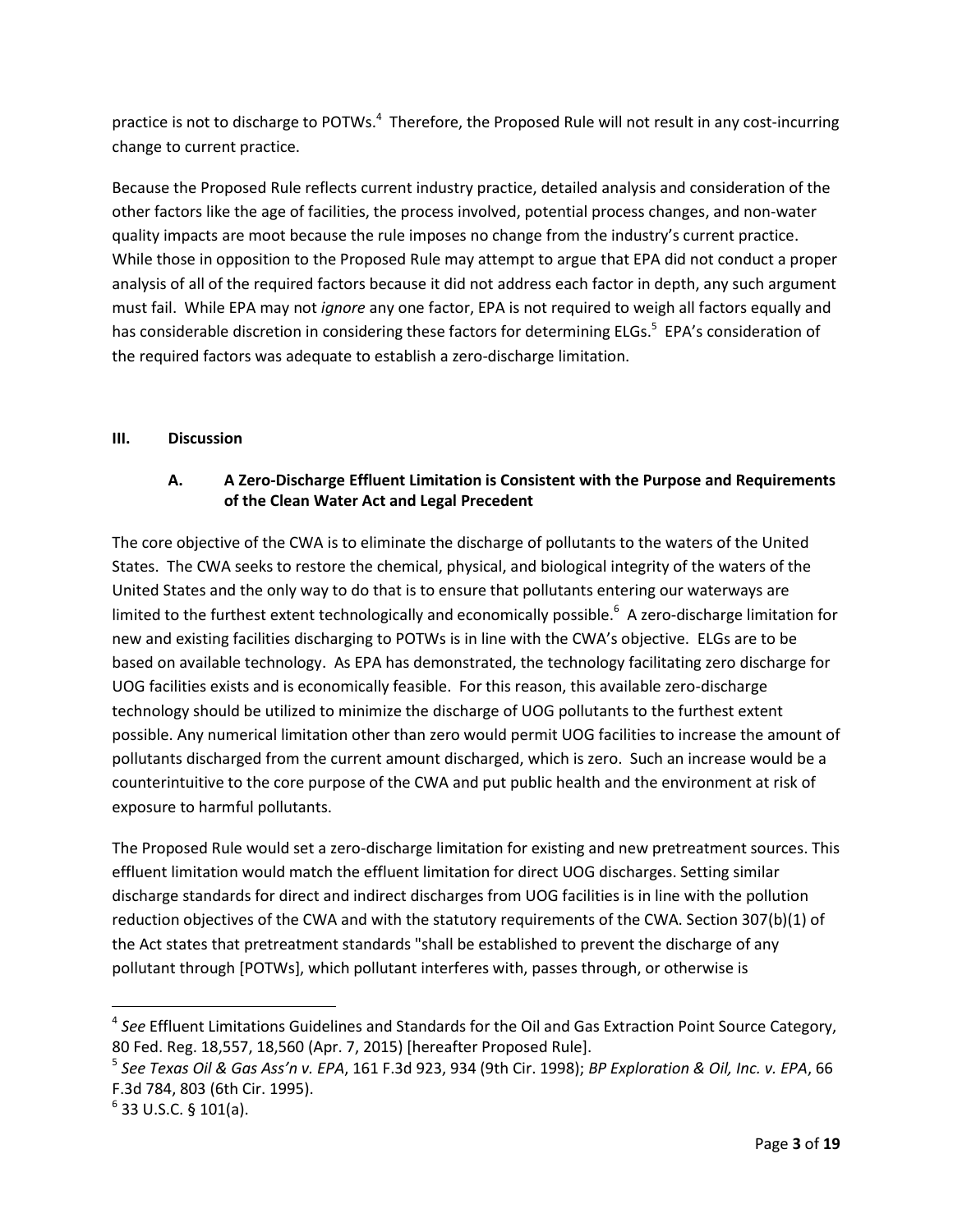incompatible with such works."<sup>7</sup> As described in greater detail in Part III.C, there is well-supported evidence that UOG wastewater pollutants interfere with, pass through, and are incompatible with POTWs. The Act's main exception to these pretreatment standards is in the instance where a POTW can treat the pollutants such that the discharge from the POTW does not violate the effluent limitation or standard applicable to non-POTW sources (i.e., direct discharges).<sup>8</sup> In other words, whether the discharge goes through a POTW or is direct from a source, it should be subject to the same effluent limitation. By setting a zero-discharge standard, EPA is taking into account the characteristics of UOG wastewater and the zero-discharge standard for direct discharges and therefore is properly adhering to this statutory requirement.

In addition to this statutory authority, indirect discharges to POTWs from UOG sources should also be zero discharge because the BPT for direct discharges from unconventional oil and gas operations requires zero discharge.<sup>9</sup> To comply with the CWA and ensure that that all discharges from the same industry category, direct or indirect, are subject to the same effluent limitation, EPA must require zero discharge. Other subcategories of the oil industry also require similar limitation levels for direct and indirect sources. The ELGs for the oil extraction industry in the Coastal Extraction category require zero discharge for both direct and indirect discharges.<sup>10</sup>

This similarity in discharge levels is supported by several examples of ELGs in other industries. Both the ink formulating industry and the paint formulating industry have zero-discharge ELGs for existing and new direct sources and a zero-discharge requirement for indirect discharge to POTWs from existing and new sources.<sup>11</sup> Other industries with ELGs that require numerical limitations other than zero discharge require the same levels or very similar levels for direct and indirect pretreatment.<sup>12</sup> EPA is correct in continuing this precedent of setting ELGs for PSES and PSNS at the same level as direct discharges, as many POTWs do not have the ability to treat industrial discharge and the pollutants present in UOG discharge must be prevented from entering U.S. waterways.

EPA has also followed legal precedent by setting the ELG as zero discharge. In *NRDC v. EPA*, the Third Circuit found a statutory requirement under section 307(b)(1) to "require pretreatment for indirect

<sup>7</sup> *See* 33 U.S.C. § 1317(b)(1).

<sup>8</sup> *Id.*

<sup>9</sup> *See* Proposed Rule, 80 Fed. Reg. at 18,572.

<sup>10</sup> *See* 40 C.F.R. §§ 435.43-435.47 (setting the ELGs for produced water, drilling fluids, and produced sand at no discharge).

<sup>11</sup> *See* 40 C.F.R. §§ 446.12-446.16, 447.12-447.16 (setting the ELG at zero discharge for both direct and indirect discharge for the subcategory of Oil-Base Solvent Wash Paint and Oil-Base Solvent Ink Wash, respectively).

<sup>12</sup> *See* 40 C.F.R. §§ 464.13-464.16 (setting the ELG for copper, lead, and zinc at the same levels for direct and indirect discharges in the Aluminum Casting Category of the Metal Molding and Casting Industry), 471.12-471.15 (setting the ELGs for direct and indirect discharges at the same or very similar levels for the Lead-Bismuth Forming category of the Non-Ferrous Metals Forming and Metal Powders Point Source industry).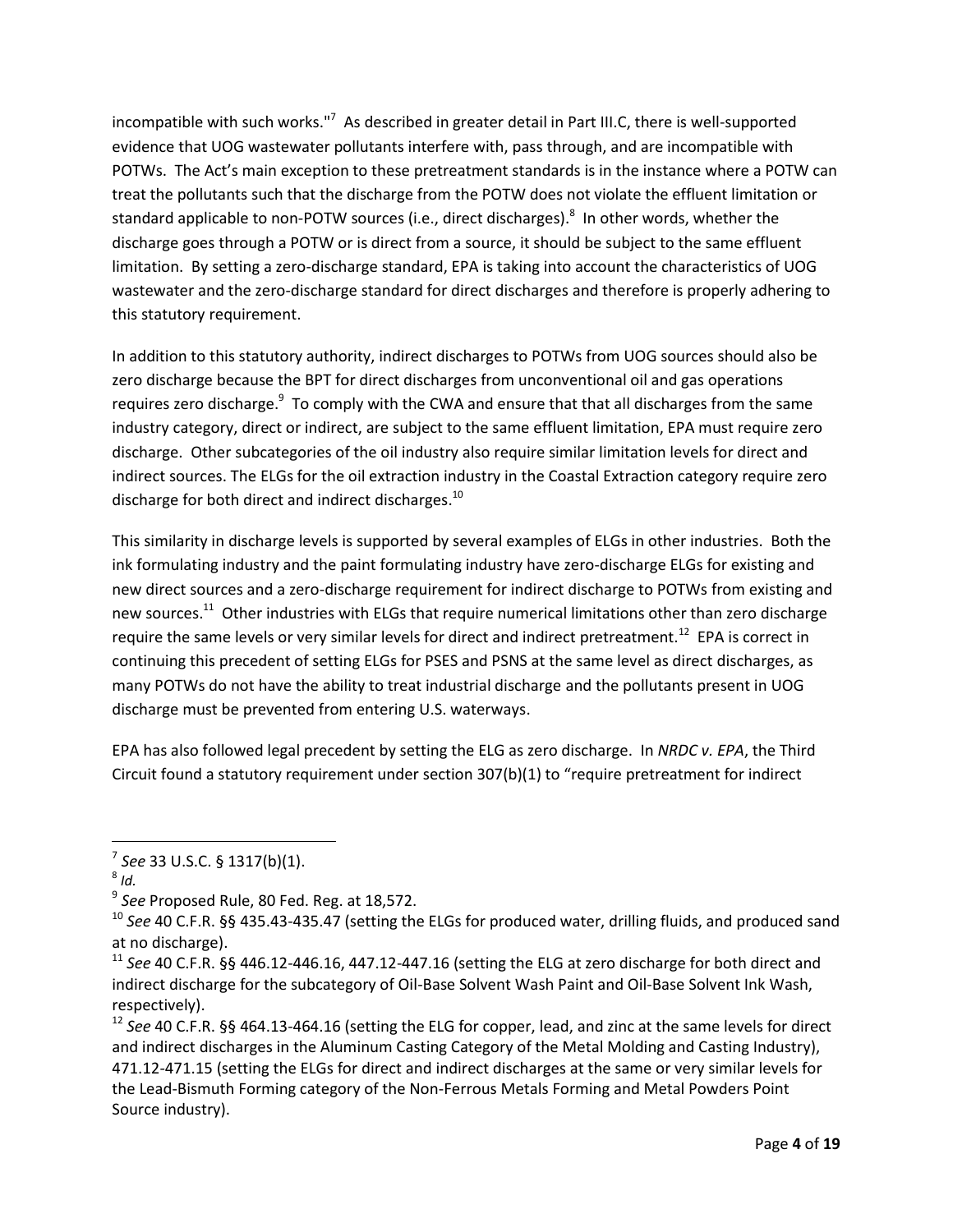dischargers analogous to the BAT standards for direct discharge."<sup>13</sup> The court explained that indirect dischargers and direct dischargers are to be held to the same standard to ensure that discharge which is preventable by the best available technology did not occur whether it was directly from a source or through a POTW.<sup>14</sup> The court also provided a compelling reason for holding that discharges should be held to strict similar limitations: "a single discharge of a toxic pollutant can do irreparable damage to the ecology of a body of water, killing fish and other life forms."<sup>15</sup>

## **B. Current UOG Wastewater Pretreatment Regulations are Inadequate**

EPA's Proposed Rule to require zero discharge to POTWs from UOG facilities is necessary to fill the gap in federal and state law. The federal regulations for UOG facilities currently address only direct discharges and leave indirect discharges to be covered by the National Pretreatment Program.<sup>16</sup> The National Pretreatment Program is insufficient because UOG wastewaters are not among the categorical prohibitions and do not require zero discharge from these facilities. At the state level, few state governments regulate UOG discharge to POTWs, and no state requires zero discharge of UOG wastewater to POTWs.<sup>17</sup>

<span id="page-4-0"></span>Those opposing the Proposed Rule may argue that the National Pretreatment Program is sufficient to prevent UOG wastewater from being discharged to POTWs, and therefore the Proposed Rule is an unnecessary use of Agency time and resources. This is incorrect because, as mentioned, UOG wastewaters are not among the categorical prohibitions and zero discharge is not the required standard. While the objective of the program is to prevent discharges that would cause pass through or interference with the POTW, the POTW must first determine that a particular discharge will cause pass through or interference. Additionally, the National Pretreatment Program puts an affirmative responsibility on the POTW to issue Industrial User (IU) permits (when it is delegated the authority to do so). To issue an IU permit, the POTW must survey the IUs subject to the National Pretreatment Program, determine if the IU's discharge would cause interference or pass through, evaluate their own ability to treat the discharge, and then implement a system to control the discharge. This process puts a significant burden on POTWs which is relieved by the Proposed Rule and prevents POTWs from having to process IU requests to accept UOG wastewater. The Proposed Rule also replaces a cumbersome, inefficient process with a clear, precise rule that UOG discharges are not to be treated by POTWs. This is the most efficient way to ensure these pollutants do not enter U.S. water bodies.

Those opposing a zero-discharge standard may also assert that UOG wastewater discharges to POTWs are regulated by the states. However, state regulation is not adequate. No states require zero

<sup>13</sup> *Natural Res. Def. Council v. EPA*, 790 F.2d 289, 294 (3d Cir. 1986).

<sup>14</sup> *Id.* at 295.

<sup>15</sup> *Id.* at 305.

<sup>16</sup> *See* 40 C.F.R. § 403.1 et seq.

<sup>17</sup> *See*, *e.g.*, EPA, *EPA Technical Development Document for Proposed Effluent Limitation Guidelines and Standards for Oil and Gas Extraction* 9-10 (Mar. 2015) [hereafter *TDD*].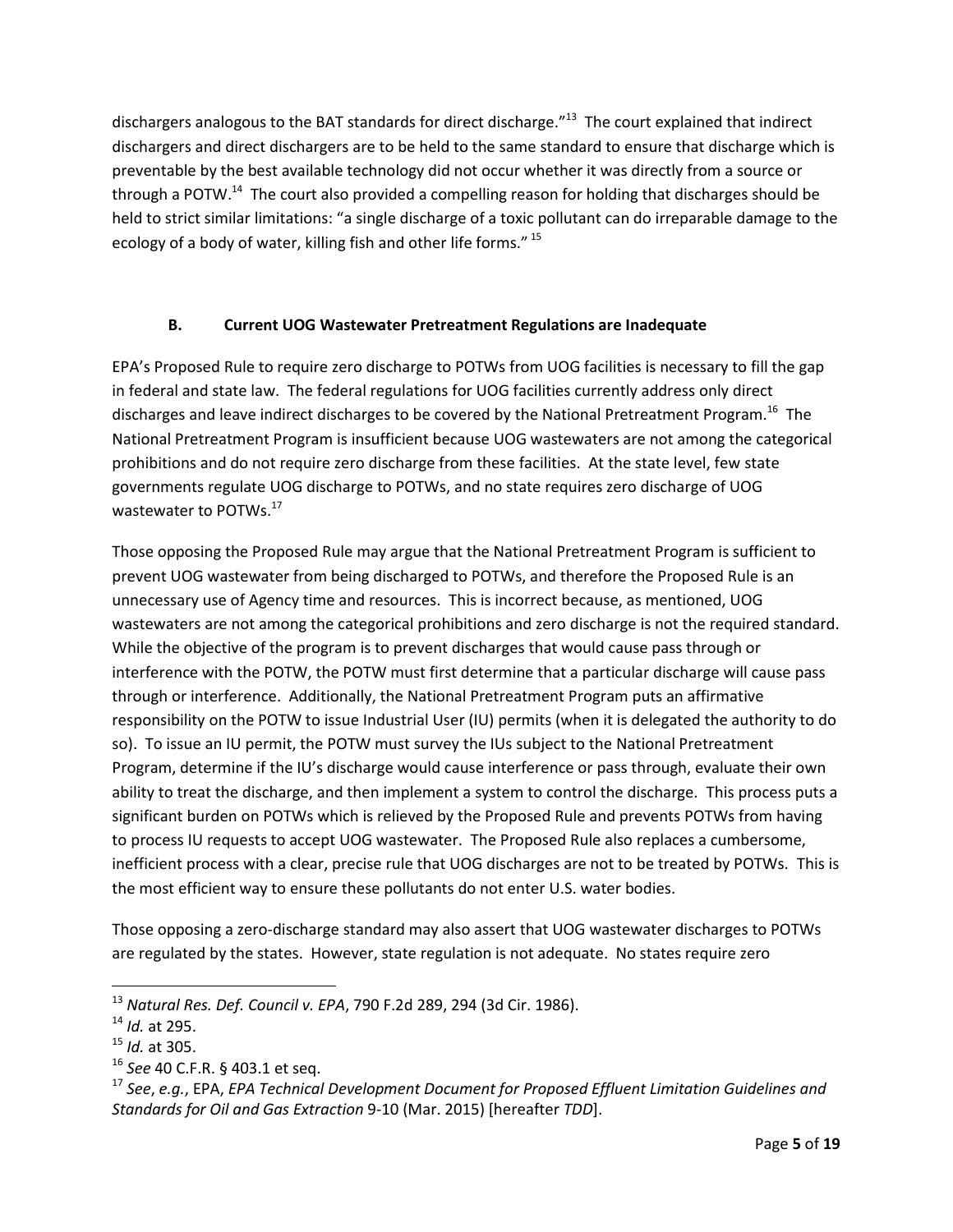discharge for UOG wastewater, and this is the standard that is necessary to prevent harmful wastewaters from passing through POTWs into waters of the United States.<sup>18</sup>

While industry currently disposes of most of its wastewater via underground injection, there is a possibility with the ever–expanding UOG industry that this may no longer be the industry's preferred option in the future, and these facilities will again send wastewater to POTWs. Without EPA's Proposed Rule codifying current industry practice and mandating that UOG facilities not discharge wastewater to POTWs, these facilities will be free to resume the practice.

## **C. A Zero-Discharge Limitation is Necessary to Prevent the Harmful Discharge of Pollutants to Water Resources**

## **1. EPA's Technical Development Document and Additional Sources Demonstrate that UOG Wastewater Constituents are Unsuitable for Discharge to POTWs**

Understanding the volume and composition of UOG wastewater is essential for assessing effective treatment processes and whether any discharge to POTWs is appropriate. Chapter C of EPA's *Technical Development Document for Proposed Effluent Guidelines and Standards for Oil and Gas Extraction* (TDD) contains EPA's findings and conclusions regarding UOG wastewater volume and characteristics, which provide ample and well-supported evidence that zero discharge is the appropriate standard for the discharge of UOG wastewater to POTWs. Additional studies and research not included in the TDD add further weight in support of this zero-discharge standard.

In Chapter C of the TDD, EPA identified drilling and produced water as the major sources of pollutants in UOG wastewater. Drilling wastewater is "the liquid waste stream separated from recovered drilling fluid (mud) and drill cuttings during the drilling process."<sup>19</sup> Produced water includes both flowback and longterm produced water, and encompasses formation water, injection water, and any chemicals added downhole or during the oil/water separation process.<sup>20</sup> The composition of produced water and rate at which it returns to the surface varies during the lifetime of a well, and between and within formations.

According to EPA's review of data sources—which included state and federal agency databases, journal articles and technical papers, technical references, and calls, site visits, and meetings with industry—the main contaminants of concern in UOG wastewater include total dissolved solids (TDS), barium, sodium, and chloride, given that POTWs are not effective at removing these contaminants.<sup>21</sup> The TDD lists POTW removal capabilities for TDS, sodium, chloride, and barium at 8 percent, 3 percent, 57 percent, and 16 percent, respectively.<sup>22</sup> EPA's analysis and review of scientific literature additionally demonstrates that

<sup>18</sup> *See id.* at 9-10.

<sup>19</sup> *TDD*, *supra* note [17,](#page-4-0) at 37.

 $^{20}$  *Id.* 

<sup>21</sup> *Id.* at 38, 105 Tbl. D-8.

<sup>22</sup> *Id.* at 105, Tbl. D-8.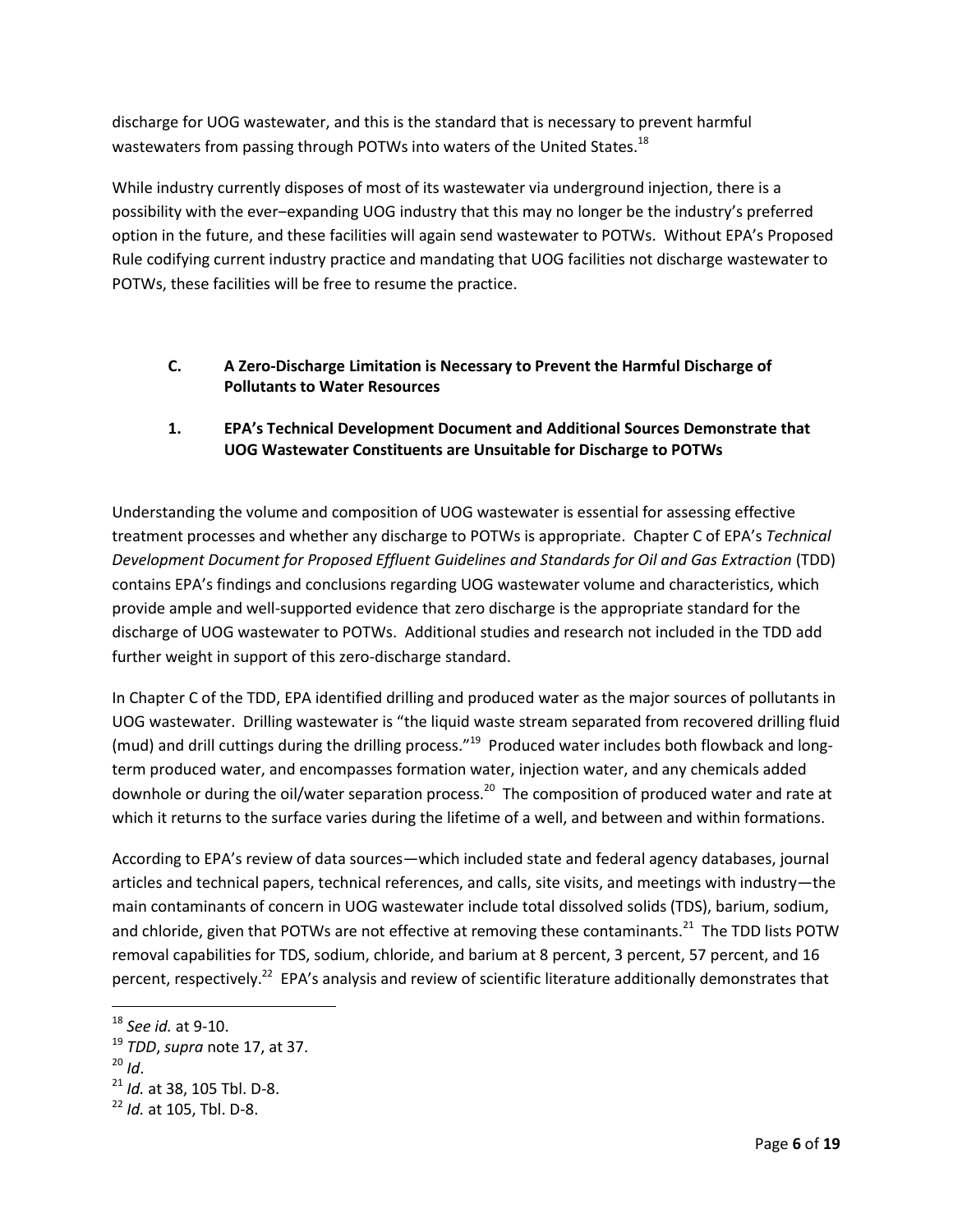<span id="page-6-0"></span>UOG wastewaters can contain other contaminants at levels greater than drinking water maximum contaminant levels (MCLs) or greater than typical untreated domestic wastewater.<sup>23</sup> Those contaminants include heavy metals, organic chemicals, radionuclides, and chemicals added to hydraulic fracturing fluids. Produced water can also contain degradation products and byproducts from chemical reactions occurring downhole.<sup>24</sup>

<span id="page-6-1"></span>Looking specifically at chemical additives to hydraulic fracturing fluids, the TDD states that "chemical additives in total typically make up less than 0.5 percent of the total fracturing fluid by mass," citing a 2009 report by the Ground Water Protection Council (GWPC) and ALL Consulting. However, it is worth noting that this report specifically states that the percent by mass of additives ranges from 0.5 percent up to 2 percent. $^{25}$ 

In addition to the information and research EPA presents in the TDD, there are a number of other publications and data sources that either were not included in the TDD or have been released since 2014 Please see Appendix A for additional UOG produced water characterization data.<sup>26</sup> These sources provide additional support for a zero-discharge standard. For example, some biocides used in hydraulic fracturing fluids can present challenges at POTWs like promoting antimicrobial resistance and sorption to sludge.<sup>27</sup> However, studies specifically examining the presence of biocides in flowback water are limited.

Several scientific studies examine the need to "tailor" treatment of oil and gas extraction wastewater due to its variable content, and many studies express the need for more advanced treatment processes that are not found at POTWs. The degree of treatment needed depends on the influent and the desired quality of water after treatment. POTWs cannot tailor treatment (other than through dilution) and they do not operate advanced treatment systems.<sup>28</sup>

A 2014 study by Aida M. Farag et al. addressed the environmental impacts of salts from produced waters on aquatic resources. The study specifically focused on sodium chloride and sodium

<sup>23</sup> *Id.* at 57-73, 103 Tbl. D-7; *see also* Noura Abualfaraj et al., *Characterization of Marcellus Shale Flowback Water*, Envtl. Eng'g Sci. 514-24 (2014).

<sup>24</sup> *See, e.g.,* William T. Stringfellow et al., *Physical, chemical, and biological characteristics of compounds used in hydraulic fracturing*. 275 J. Hazardous Materials 37-54 (2014); *see also* Noura Abualfaraj et al., *supra* not[e 23,](#page-6-0) at 514-24; Yaal Lester et al., *Characterization of Hydraulic Fracturing Flowback Water in Colorado: Implications for Water Treatment,* 512-513 Science of the Total Env't 637-44 (2015)

<sup>25</sup> *See TDD*, *supra* note [17,](#page-4-0) at 40-41; Ground Water Prot. Council & ALL Consulting, *Modern Shale Gas Development in the United States: A Primer* (2009); *see also* EPA, *Analysis of Hydraulic Fracturing Fluid Data from the FracFocus Chemical Disclosure Registry 1.0* at 37 (2015) (stating that EPA's findings were consistent with the 2009 report by GWPC and ALL Consulting).

<sup>26</sup> *See also* Appendix A.

<sup>27</sup> *See* Geneveve A. Kahrilas et al., *Biocides in Hydraulic Fracturing Fluids: A Critical Review of Their Usage, Mobility, Degradation, and Toxicity*, 49 Envtl. Science & Tech. 16-32 (2015).

<sup>28</sup> *See*, *e.g.*, Lester et al., *supra* note [24,](#page-6-1) at 637-44; Bryan D. Coday et al., *The sweet spot of forward osmosis: Treatment of produced water, drilling wastewater, and other complex and difficult liquid streams*, Desalination, Jan. 15, 2015, at 23-35.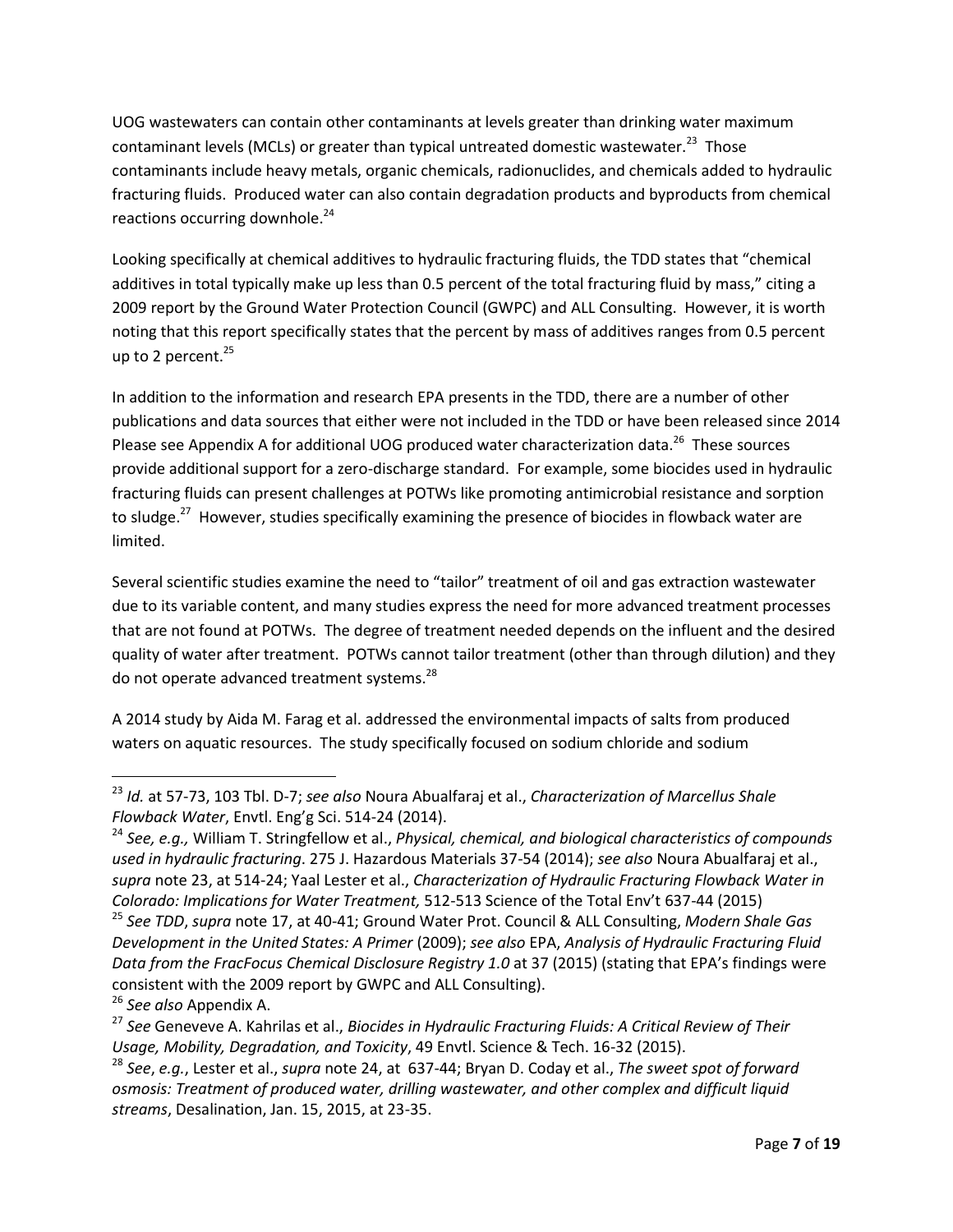bicarbonate. The study found that *Ceriodaphnia dubia* has an acute 48-hour LC50 (i.e., the toxicity of the surrounding medium that will kill half the studied population) of 1040 mg NaCl/liter. By comparison, EPA's acute water quality criterion for the protection of aquatic life is 860 mg chloride/liter, and the chronic criterion is 230 mg chloride/liter. The study also observed chronic toxicity to *C. dubia* at much lower concentrations (132 and 117 mg NaCl/liter) in very soft water.<sup>29</sup> A final source in support of the zero-discharge standard is a statement by the industry itself:

A recent study, authored by researchers from Stanford and Duke University and titled Enhanced Formation of Disinfection Byproducts in Shale Gas Wastewater-Impacted Drinking Water Supplies, essentially rehashes what industry and regulators have known for years: that wastewater from fracking should not be treated at water treatment facilities and released into river waters. That's exactly why Marcellus producers stopped using such treatment facilities back in 2011. $^{30}$ 

The statement is from the Independent Petroleum Association of America's public relations website, Energy In Depth, which offers industry perspectives and opinions on studies, rulemakings, and other current events.<sup>31</sup>

# **2. EPA's Technical Development Document and Additional Sources Demonstrate That POTWs are Not Capable of Handling and Processing UOG Wastewater**

In addition to the ample supporting data EPA provides on the constituents in UOG wastewater, the TDD also contains significant evidence regarding the capability of POTWs to handle and process UOG wastewater. The TDD and additional sources demonstrate that POTWs are not currently capable of handling UOG wastewater, given that they are unable to remove certain constituents from UOG wastewater, the handling of UOG wastewater results in overall reduced POTW efficiency, and the handling of UOG wastewater results in the generation of harmful disinfection byproducts (DBPs).

In Chapter D of the TDD, EPA reviewed thirteen case studies of POTWs that have accepted UOG wastewater in the past (2011 or earlier), either directly from an O&G operator or from a centralized waste treatment facility that had accepted UOG wastewater. In reviewing the thirteen case studies, EPA found that high levels of TDS present in UOG wastewater can disrupt POTW operations and increase pollutant loads in receiving streams.<sup>32</sup> The case studies clearly demonstrated that POTWs are not equipped to remove TDS, with minimal (e.g., 8 percent) to no TDS removal.<sup>33</sup> EPA also found that POTWs are also "not designed to treat high concentrations of TDS, radioactive constituents, metals,

<sup>29</sup> *See* Aida M. Farag et al., *A review of environmental impacts of salts from produced waters on aquatic resources*, 126 Int'l J. Coal Geology 157-161 (2014).

 $30$  Energy In Depth, Report on Fracking Wastewater Ignores Standard Procedures in Pennsylvania, Oct. 7, 2014, http://energyindepth.org/marcellus/report-on-fracking-wastewater-ignores-standard-proceduresin-pennsylvania/ (last visited July 14, 2015).

<sup>31</sup> *See* Energy In Depth, About EID, http://energyindepth.org/about/ (last visited July 14, 2015).

<sup>32</sup> *See TDD*, *supra* note [17,](#page-4-0) at 112-13.

<sup>33</sup> *Id.* at 105 Tbl. D-8.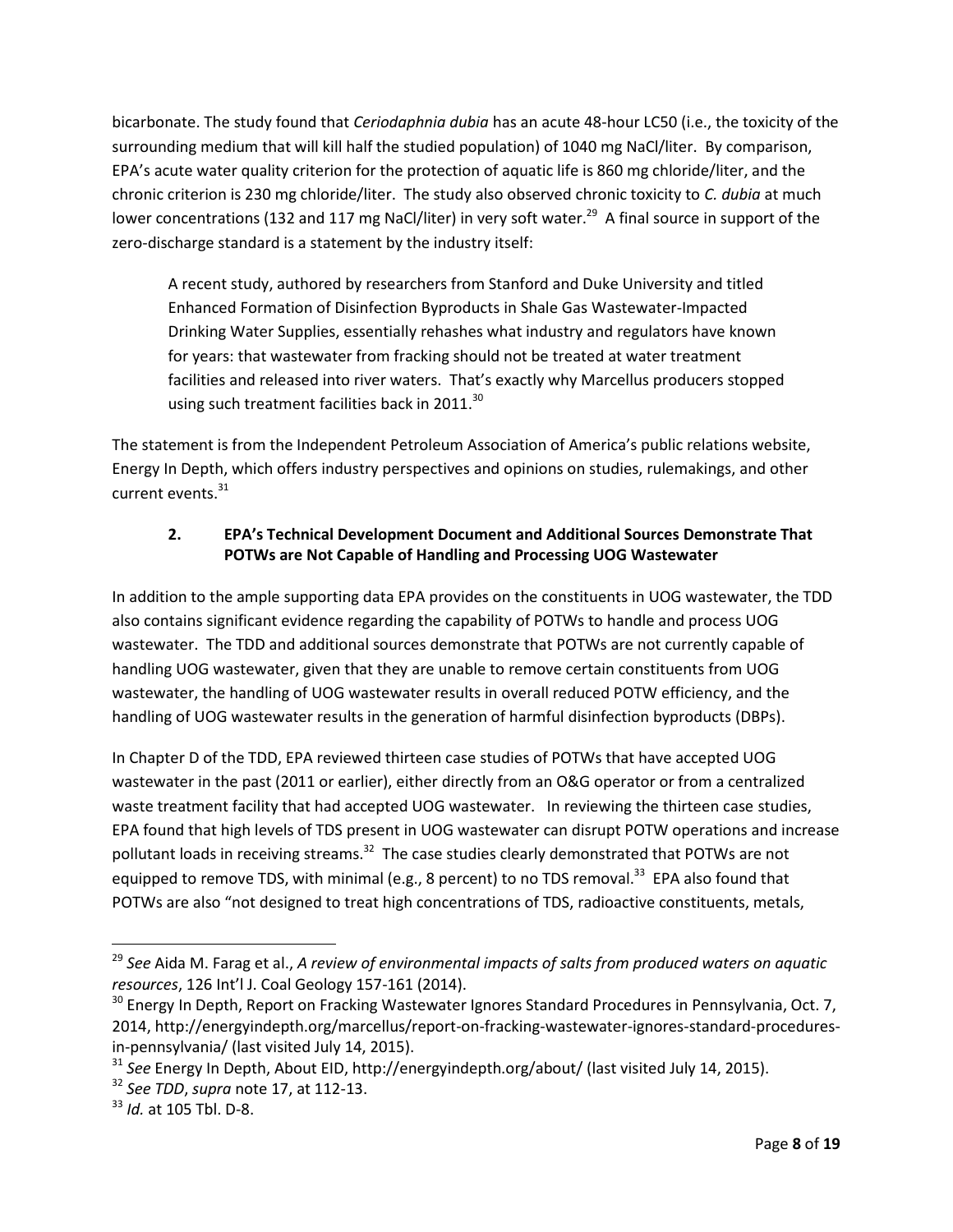chlorides, sulfates, and other dissolved inorganic constituents in UOG extraction wastewater."  $^{34}$ Concentrations of TDS and chlorides in the POTWs' effluent were much higher when the POTWs accepted unconventional and/or conventional oil and gas wastewater. These concentrations only returned to acceptable levels when the POTWs ceased accepting the oil and gas wastewater. In studies measuring the concentration in both the influent and effluent, concentrations of TDS and chlorides generally stayed the same, indicating the facility was unable to treat for these constituents.<sup>35</sup>

In addition to the case studies showing POTWs were unable to remove TDS and chlorides, EPA also reviewed cases in which the POTWs' overall waste treatment became less effective through their acceptance of oil and gas wastewater. Specifically, total suspended solids (TSS) and biochemical oxygen demand (BOD5) are key parameters that POTWs must control, and a spike in these constituents in the aftermath of processing oil and gas wastewater indicates a reduction in POTW efficiency.<sup>36</sup> Many of the POTWs reviewed in the TDD exceeded their permit limits for TSS (e.g., up to 27 in Johnstown, PA), and returned to compliance once UOG wastewater was no longer accepted.<sup>37</sup> Other POTWs reported the wastewater interfered with biological treatments, reduced the diversity in microorganisms needed for effective treatment, and increased their generation of sludge.<sup>38</sup>

In addition to EPA's review of POTW case studies, a study by Kimberly M. Parker et al. cites reports of increased bromide concentrations in surfaces waters around POTWs and CWTs receiving wastewater from O&G operations, such as a rise from 72 ug/l pre-2003 (i.e., before major shale gas development) to 300 ug/l after 2009.<sup>39</sup>

EPA also specifically examined a third peril of POTWs' acceptance of oil and gas wastewater: the generation of DBPs.<sup>40</sup> That is, while the disinfection of water is a vital part of POTWs' role in producing drinkable water and preventing waterborne diseases, certain methods of disinfection, such as chlorination, chloramination, and ozonation, can create toxic and carcinogenic byproducts when they interact with certain constituents in oil and gas wastewater. EPA currently regulates four trihalomethanes, a type of DBP, with an MCL of 80 ug/l: chloroform, bromodichloromethane, dibromochloromethane, and bromoform.

EPA reviewed literature discussing DBPs and explored bromide and chloride as a precursor to DBP formation, both of which are found in high concentrations in UOG extraction wastewater. The compiled literature found that bromide and chloride from oil and gas wastewater can become a source of DBPs when the wastewater is directly processed by POTWs or when POTWs that have processed oil and gas wastewater discharge into a river that provides the raw water for drinking water treatment plants

<sup>34</sup> *Id.* at 111.

<sup>35</sup> *Id.* at 114-29.

<sup>36</sup> *Id.* at 130.

<sup>37</sup> *Id.* at 131.

<sup>38</sup> *Id.* at 129-40.

<sup>39</sup> *See* Kimberly M. Parker et al., *Enhanced formation of disinfection byproducts in shale gas wastewaterimpacted drinking water supplies*, 48 Envtl. Sci. & Tech. 11,161-69 (2014).

<sup>40</sup> *See TDD*, *supra* note [17,](#page-4-0) at 141-45.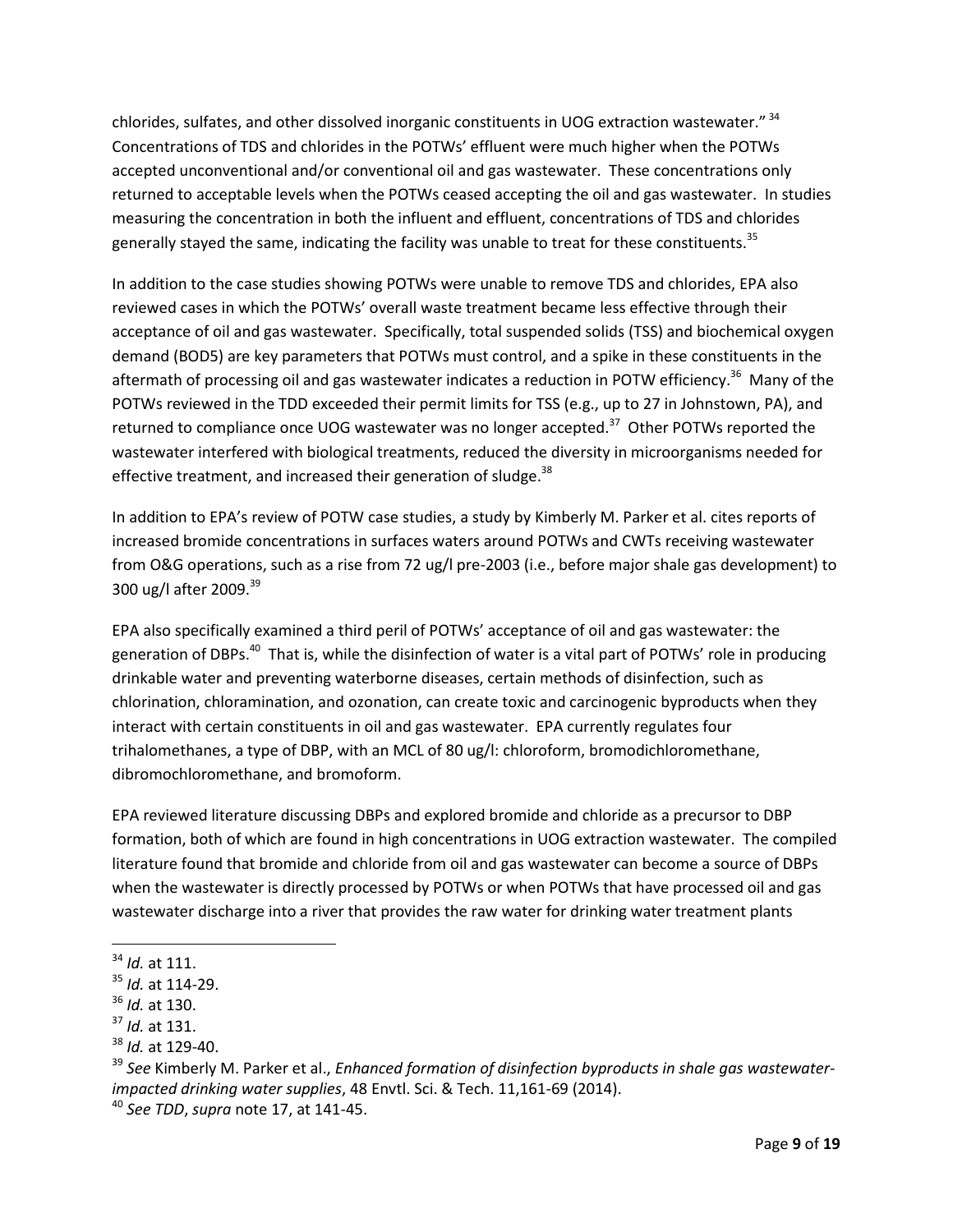downstream.<sup>41</sup> With respect to this second means of DBP formation, the thirteen POTW case studies discussed in the TDD all indicate that chlorides, an established precursor to DBP formation, are not effectively removed during the treatment processes and are therefore discharged in the effluent.<sup>42</sup> A study by Kyle J. Ferrar et al. assessed effluent discharges from three wastewater treatment plants and found that concentrations of bromide (along with strontium, barium, TDS, chlorides, and benzene) are also significantly higher when facilities accept natural gas extraction wastewaters and are not effectively removed during the treatment process.<sup>43</sup>

A study by Michelle L. Hladick et al. adds additional weight to EPA's review of DBP formation.<sup>44</sup> The study analyzed twenty-nine different DBPs at POTWs that do not accept oil and gas extraction wastewater, POTWs that do accept oil and gas produced water, and CWTs. The facilities accepting produced waters were known to accept waste from both conventional and unconventional oil and gas operations, and were found to have higher concentrations of brominated and iodinated trihalomethanes than POTWs that did not accept produced waters and CWTs. While not all THMs and DBPs in drinking water are regulated by the EPA, the study found bromoform (which is regulated) at levels up to 10.1 ug/l at POTWs that accept produced water, compared to a maximum of 0.04 ug/l at a POTW that did not accept oil and gas wastewater. Brominated DBPs are among the most carcinogenic and genotoxic DBPs. While the total trihalomethanes did not exceed the MCL of 80 ug/L in drinking water, the study suggests that these concentrations in the effluent serve merely as a baseline DBP level, and do not account for downstream drinking water treatment plants that risk forming additional DBPs upon further treatment.

An important area in which the TDD lacks depth of analysis is with regard to iodinated DBPs. In addition to the risk from brominated DBPs, the Hladick et al. study also found elevated levels of iodinated DBPs in the effluent from POTWs that accept oil and gas produced water.<sup>45</sup> Although iodinated DBPs are not yet regulated and are therefore tested for less frequently, a 2007 study by Susan D. Richardson et al. found that iodinated DBPs may be the most genotoxic DBPs of all.<sup>46</sup> To produce lower levels of regulated DBPs, many wastewater treatment plants have switched from chlorine disinfectants to alternatives such as chloramine, ozone, and chlorine dioxide, but a 2006 study by Stuart W. Krasner et al. found that these alternative disinfectants produce higher concentrations of other DBPs, such as iodinated DBPs.<sup>47</sup>

 $\overline{a}$  $41$  *Id.* 

<sup>42</sup> *Id.* at 112-13.

<sup>43</sup> Kyle J. Ferrar et al., *Assessment of effluent contaminants from three facilities discharging Marcellus Shale wastewater to surface waters in Pennsylvania*, 47 Envtl. Sci. & Tech. 3,472-81 (2013).

<sup>44</sup> Michelle L. Hladick et al., *Discharges of produced waters from oil and gas extraction via wastewater treatment plants are sources of disinfection by-products to receiving streams*. 466-467 *Sci. of the Total Env't* 1,085-93 (2014).

 $45$  *Id.* 

<sup>46</sup> Susan D. Richardson et al., *Occurrence, genotoxicity, and carcinogenicity of regulated and emerging disinfection by-products in drinking water: A review and roadmap for research*, 636 *Mutation Research* 178-242 (2007).

<sup>47</sup> Stuart W. Krasner et al., *Occurrence of a new generation of disinfection byproducts*, 40 Envtl. Sci. & Tech. 7,175-85 (2006).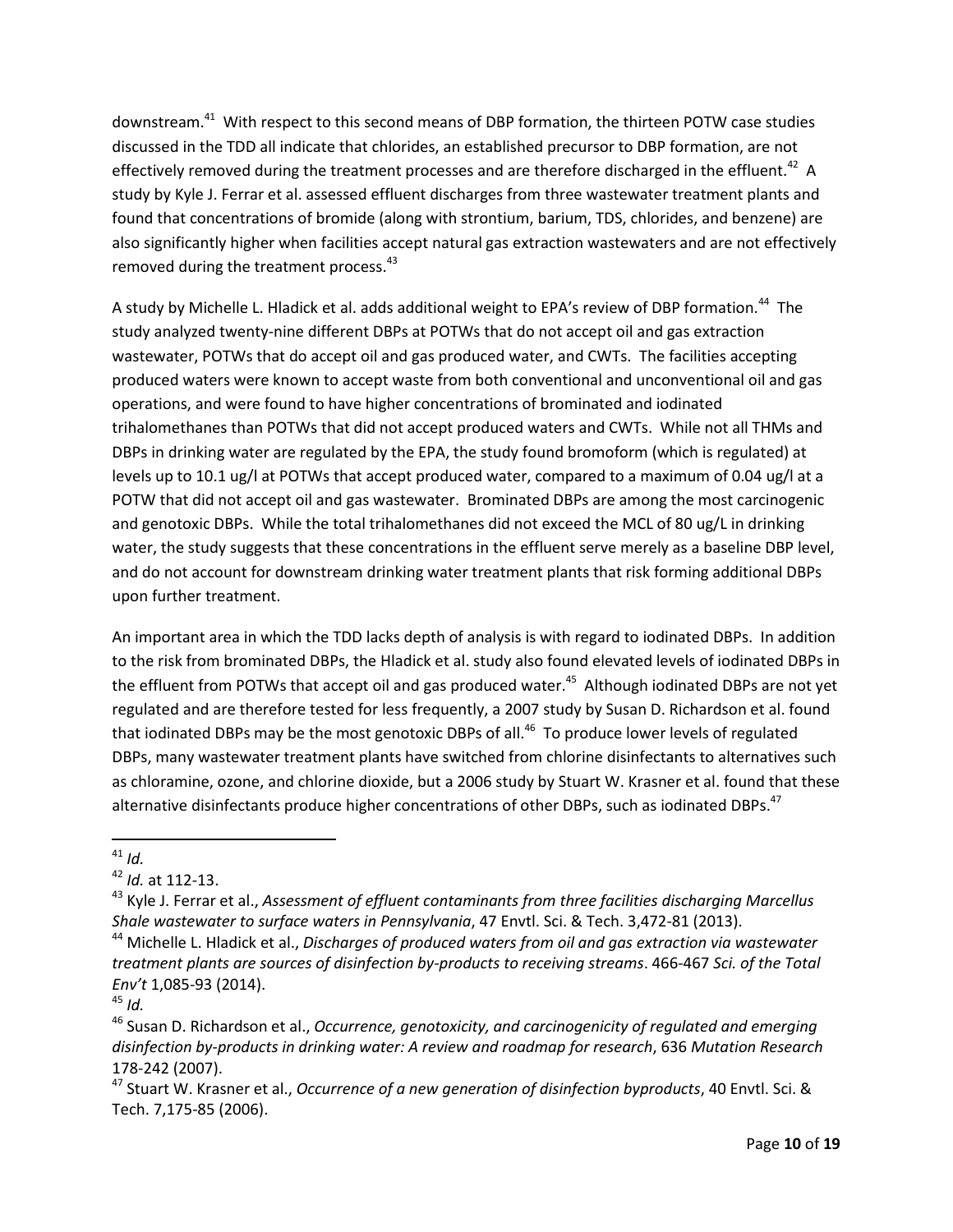Specifically, iodinated DBP concentrations increase when chloramines are the only disinfectant used. While the studies exploring the formation of iodinated-DBPs have found concentrations at lower levels relative to other DBPs, they should not be overlooked, as their higher toxicity may make them more potent even at low concentrations.<sup>48</sup>

<span id="page-10-0"></span>Additionally, wastewater from both unconventional and conventional oil and gas operations in the Marcellus and Fayetteville shale and Appalachian basins have been characterized with high concentrations of chloride, bromide, iodide, and ammonium, all of which promote the formation of toxic DBPs in receiving POTWs or drinking water treatment plants with disinfection treatments.<sup>49</sup> A 2015 study by Jennifer S. Harkness et al. was unable to identify any oil and gas wastewater operations which regulated or monitored for iodide or ammonium, exposing the potential for additional risks from UOG wastewater disposal at POTWs.

Finally, the above-cited study by Parker et al. evaluated the minimum percent volume of oil and gas wastewater from the Marcellus and Fayetteville shale in surface waters that would impact the formation of DBPs upon disinfection at a water treatment plant. The study found that volumes as little as 0.01 percent of oil and gas wastewater could alter the speciation of DBPs to favor brominated and iodinated DBPs. This study also found a reduction in the regulated trihalomethanes with chloramination, but an increased presence in iodinated trihalomethanes, similar to the findings in Hladick et al. and Krasner et al. studies.<sup>50</sup> In other words, the results suggest that merely changing the treatment and disinfection techniques may not be an effective strategy for minimizing impacts to drinking water, as changes are likely to just change the type of byproducts present.

## **IV. EPA Should Include Justification for the Proposed Rule's Distinction Between Conventional and Unconventional Wastewater ELGs**

While noting that the existing ELG does not distinguish between conventional and unconventional oil and gas wastewater point source categories, EPA nevertheless has proposed to define technology-based guidelines related to unconventional oil and gas wastewater as an apparent subcategorization of the oil and gas extraction point source category. This is a reasonable initial step. At the same time, in reviewing the evidence of UOG and conventional oil and gas (COG) wastewater characteristics provided in response to the request for additional data, EPA should determine whether creation of an unconventional subclass should remain in effect based on whether a substantial variation between the proposed subcategories of conventional and unconventional oil and gas wastewater dischargers exists. In the Federal Register Notice EPA reserved the right to pursue a future rulemaking for conventional oil

 $\overline{a}$ <sup>48</sup> *Id.*

<sup>49</sup> Jennifer S. Harkness et al., *Iodide, Bromide, and Ammonium in hydraulic fracturing and oil and gas wastewaters: Environmental implications*, 49 Envtl. Sci. & Tech. 1,955-63 (2015).

<sup>50</sup> *See* Kimberly M. Parker et al., *Enhanced formation of disinfection byproducts in shale gas wastewaterimpacted drinking water supplies*, 48 Envtl. Sci. & Tech. 11,161-69 (2014); *TDD*, *supra* note [17,](#page-4-0) at 145.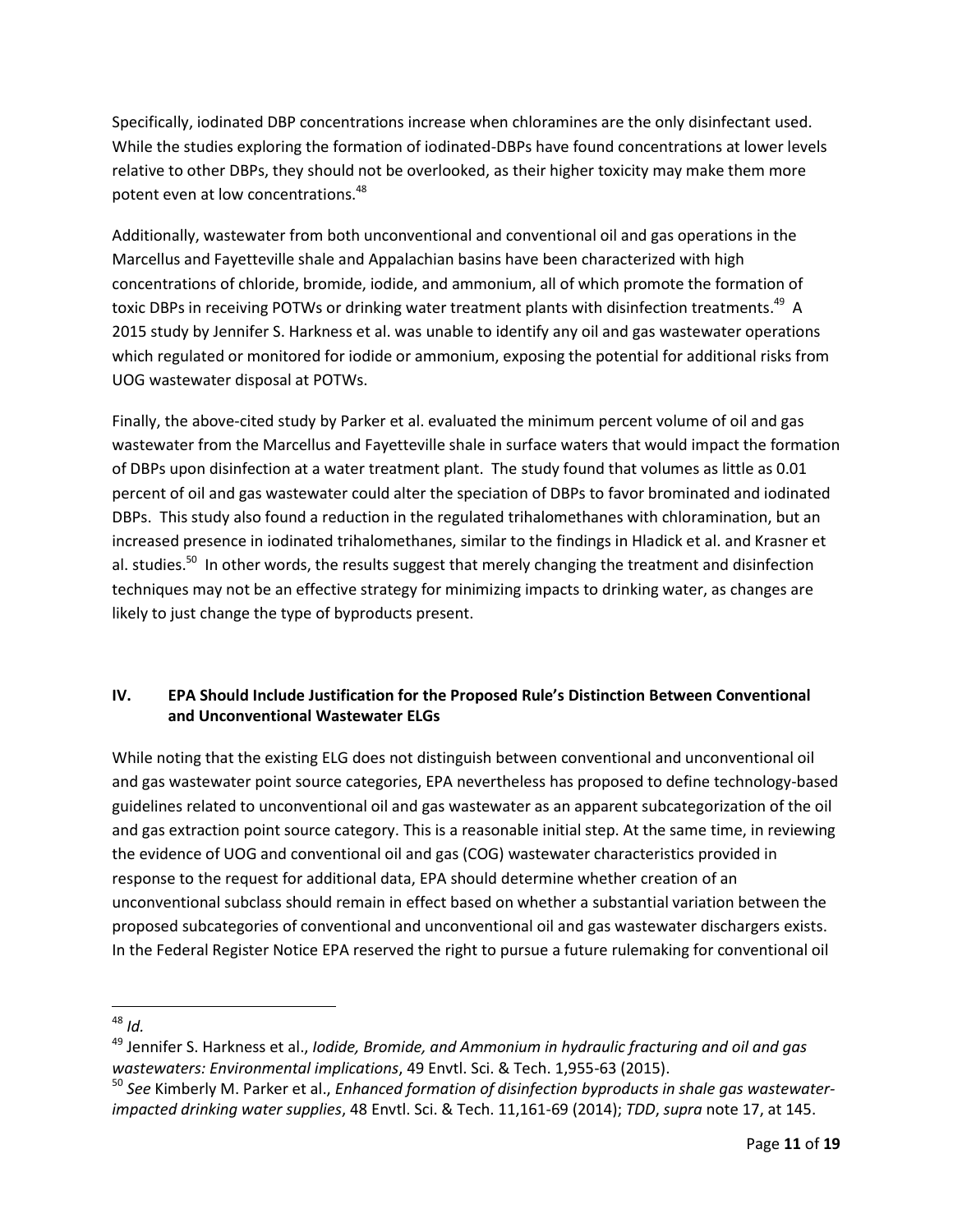and gas facilities. We urge EPA to expedite this process upon the conclusion of the current ELG rulemaking and to consider whether a distinction is necessary in the future.

EPA has requested additional data and comments on three issues concerning conventional oil and gas:

- (1) whether "extraction operators" and pretreatment authorities can adequately determine the difference between unconventional and conventional wastewaters based on the proposed definitions of "UOG" and "UOG extraction wastewater;"
- (2) the volume and pollutant concentrations of conventional oil and gas wastewater; and
- (3) "[t]he prevalence of conventional oil and gas wastewater discharges to POTWs."

As discussed in Section V, there are various ways that extraction operators and pretreatment authorities can determine the difference between unconventional and conventional wastewater based on the currently proposed definitions and future guidance could assist in enforcement.

It is possible that information provided during this and future rulemaking will prompt reconsideration of this subcategorization. Congress intended that ELGs provide uniform effluent limitations to individual point sources so that "similar characteristics, regardless of their location or the nature of the water into which the discharge is made, will meet similar effluent limitations."<sup>51</sup> Courts have warned, however that the emphasis on uniformity in the legislative history must be tempered with flexibility when EPA creates classes and subclasses of dischargers.<sup>52</sup> In addressing the Plaintiff's objection to subcategorization within the coastal oil- and gas-producing category, the *TOGA* court emphasized that EPA is required to address "substantial variations" in a category of point sources when promulgating ELGs.<sup>53</sup> In the absence of such information on substantial variations during the rulemaking, however, the Fifth Circuit invoked the Supreme Court's approach in *Chemical Mfrs. Ass'n* to allow for unknown differences to come up through a Fundamentally Different Factors variance.<sup>54</sup>

If EPA is not able to identify a substantial variation between UOG and COG wastewater characteristics in a future rulemaking, subcategorization will not be necessary because EPA should default to the Congressional preference of uniformity of effluent limits in a category. If dischargers within that category currently have evidence that they should be treated differently, EPA should obtain that data, provide it to the public and rely upon it to demonstrate a reasoned justification for the subcategory of, for example, conventional oil and gas wastewater in a future rulemaking. Similarly, if dischargers within

<sup>&</sup>lt;sup>51</sup> Environmental Policy Division of the Library of Congress, A Legislative History of the Water Pollution Control Act Amendments of 1972, 93d Cong., 1<sup>st</sup> Sess. (Comm. Print 1973), at 172 (statement by Senator Muskie).

<sup>52</sup> *Texas Oil & Gas Ass'n v. EPA*, 161 F.3d 923, 939 (5th Cir.1998) (citing *Chemical Mfrs. Ass'n v. Natural Resources Defense Council*, 470 U.S. 116 (1984)).

<sup>53</sup> *Id.*

<sup>54</sup> 33 U.S.C. § 1311(n); *see also* 33 U.S.C. § 1311(c) (describing EPA's authority to give individual dischargers an economic variance).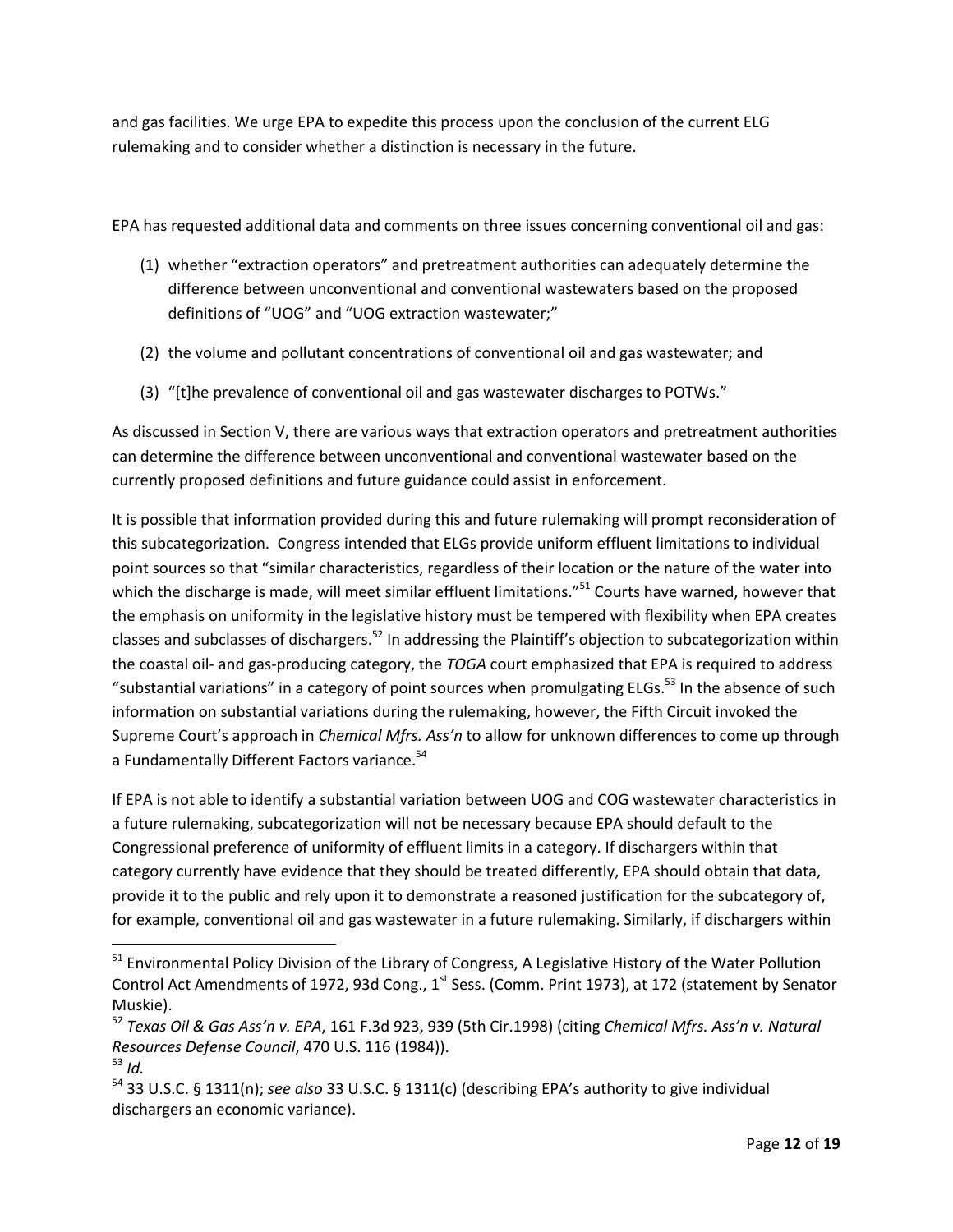the oil and gas extraction category develop data that sets them apart from other dischargers in the category, their situation can be addressed through statutory variances.<sup>55</sup> Accordingly, the statutory scheme envisions the scenario that EPA is faced with now in issuing an ELG for the oil and gas extraction point source category. Unless EPA identifies "substantial variations" within the oil and gas extraction category, the currently proposed subcategorization will not be needed on a permanent basis.

## **V. EPA Must Provide the Enforcement Tools Necessary to Enforce a Zero-Discharge Standard that Applies to UOG Wastewater in a Context Where POTWs May Continue Accept COG Wastewater**

In the Federal Register notice for the Proposed Rule, EPA solicited information and data on the following:

> EPA's proposed definitions of UOG and UOG extraction wastewater and specifically whether the proposed definition of unconventional oil and gas is sufficiently clear to enable oil and gas extraction operators and/or pretreatment authorities to determine whether specific wastewaters are from conventional or unconventional sources.<sup>56</sup>

The appropriate Control Authority, be it the Approval Authority or the POTW, must ensure that the zero-discharge standard is enforceable. Given the way in which EPA has defined UOG, POTWs will have to distinguish UOG and COG wastewater in order to enforce the zero-discharge requirement for UOG wastewater while also considering acceptance of COG wastewater subject to compliance with the general standards and their National Pollutant Discharge Elimination System (NPDES) permits.

The objectives of the National Pretreatment Program are to prevent the introduction of pollutants into POTWs that will cause interference or pass-through.<sup>57</sup> The Pretreatment Program requirements provide the necessary legal authority to implement and enforce a zero-discharge standard. The requirements include standards for analysis, inspection, and surveillance, monitoring, and reporting.<sup>58</sup> Such authority includes the ability to require identification of the character and volume of pollutants.<sup>59</sup> More generally, the Program places a great deal of emphasis on reporting to demonstrate continued compliance. $60$ These requirements and emphasis will assist in distinguishing UOG and COG wastewater according to the proposed definition.

<sup>55</sup> *TOGA* at 939-940.

<sup>&</sup>lt;sup>56</sup> Proposed Rule, 80 Fed. Reg. at 18,561.

 $57$  40 C.F.R. § 403.2(a)-(b).

<sup>58</sup> 40 C.F.R. § 403.8(f).

 $59$  40 C.F.R. § 403.8(f)(2)(ii).

<sup>60</sup> 40 C.F.R. § 403.12.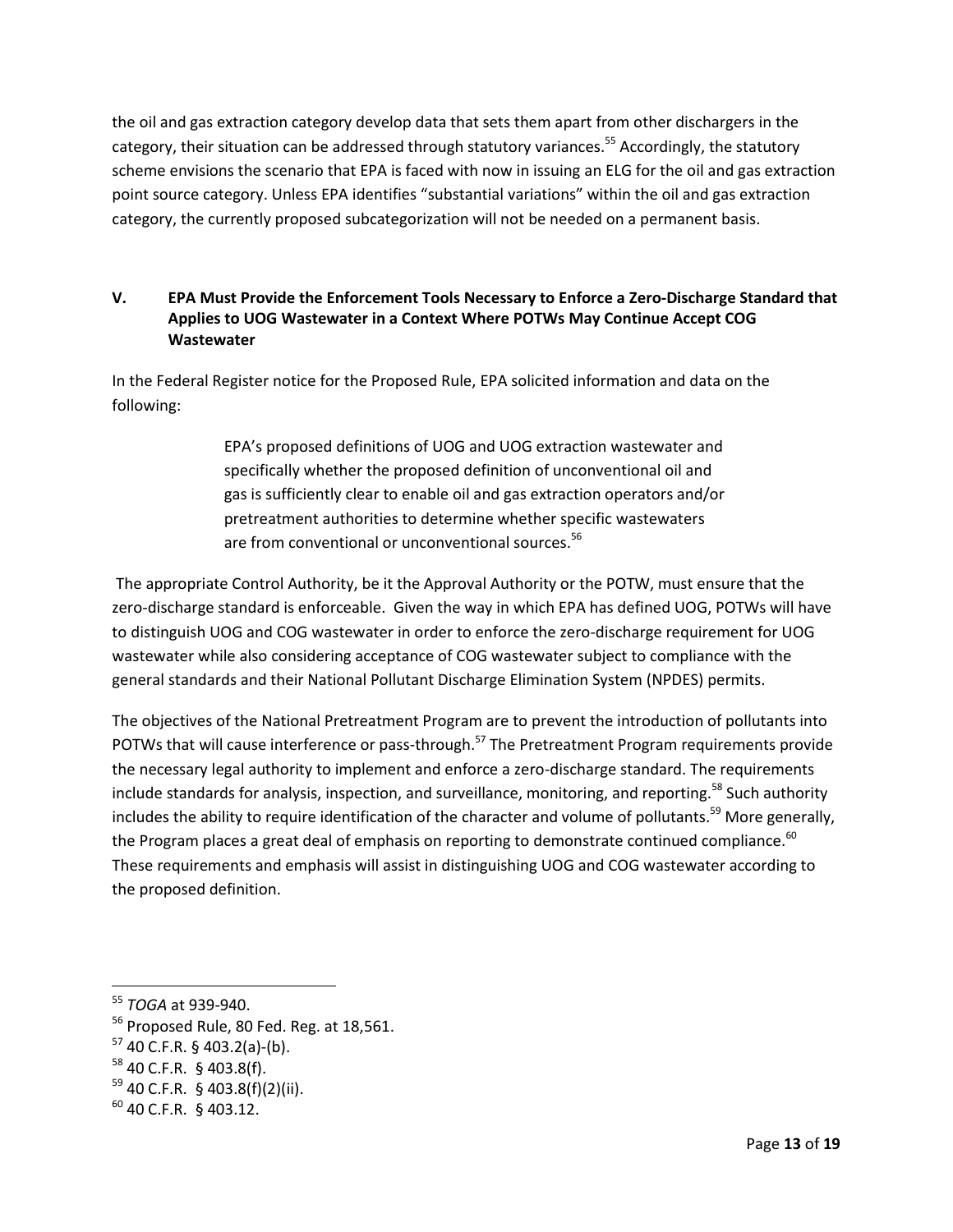Sample analyses alone may not reveal whether the wastewater discharged to the POTW is UOG or COG wastewater. 61

Because EPA has distinguished COG and UOG wastewater based on the characteristics of the formation from which extraction took place, Control Authorities should be able to require that industrial dischargers provide documentation confirming that the target formation where the wastewater originated is a COG formation and not a UOG formation as defined. This could be accomplished through local limits or more general application requirements.

One method of documentation could be to require dischargers provide the well or drilling permits and related applications that are associated with the wastewater. For example, in Pennsylvania, the Department of Environmental Protection issues well permits pursuant to the Oil & Gas Act.<sup>62</sup> Applications for well permits must identify the target formation proposed for production.<sup>63</sup> Issued well permits confirm this formation information by including a field called "Anticipated Maximum TVD" or vertical well depth. There is a similar practice in North Carolina, Ohio, and Texas.<sup>64</sup>

However, information in well permits or well permit applications, for example the name and depth of target formations, may not always be sufficient for making the determination that wastewater is not UOG wastewater as defined. UOG is proposed to be defined based on the porosity and permeability of a formation. Formation names and depths do not expressly convey information about porosity and permeability, and will not always serve as an easy reference proxy. While a POTW may be able to recognize popular names of formations that would meet the proposed definition (which wastewater it should reject), such as Marcellus, Utica, Bakken, or Barnett, the names of COG formations may not be as easily recognizable. Even if the oil and gas extraction operator is in a good position to know whether the wastewater originated from an eligible formation – one that does not meet the proposed definition of the UOG formation – it is crucial for the POTW to also have the necessary information to enforce the rule that prevents UOG wastewater discharges by itself being able to know whether the wastewater is from an eligible formation.

One workable solution could be for the Control Authority, working with state agencies and EPA, to compile a list of names and depths for UOG and COG formations within the Control Authority's jurisdiction. Such a list, combined with a requirement for the proposed discharger to provide the POTW with permitting and other materials that can substantiate wastewater origin, would facilitate enforcement. This process can be outlined in a future guidance document or future rulemaking. While methods of distinguishing UOG and COG are available to support finalization of the Proposed Rule, such guidance could be a positive next step.

<sup>61</sup> *See*, *e.g.*, Harkness et al, *supra* note [49;](#page-10-0) *see also* the documents enclosed as Exhibit A that include data for COG influent that reveal similar chemistries for COG and UOG wastewater.  $62$  58 Pa.C.S. Ch. 32.

<sup>63</sup> *See* Permit Application To Drill And Operate An Unconventional Well, Doc. No. 8000-PM-OOGM0001b (rev. June 2014), *available at* http://www.elibrary.dep.state.pa.us/dsweb/Get/Document-100999/8000- PM-OOGM0001b%20Permit%20-%20Unconventional%20WellRF2.pdf.

<sup>64</sup> *See* Exhibit B.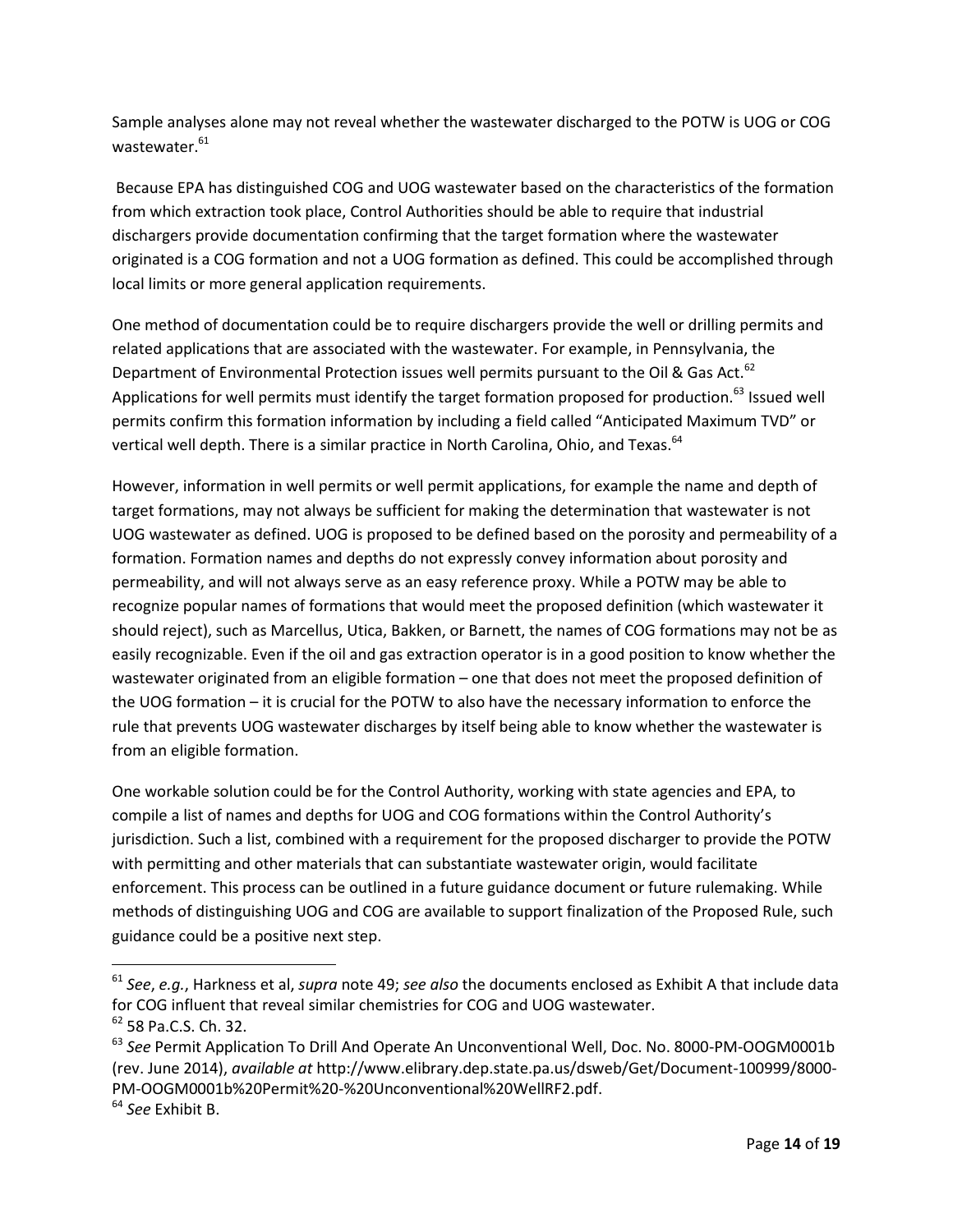# **VI. Proposed Rule Supports Clean Water Act and Safe Drinking Water Act Integration, EPA Pollution Prevention Goals, and Drinking Water Source Protection**

Integration of the Clean Water Act and Safe Drinking Water Act (SDWA) has been an area of increasing interest to diverse stakeholders during the past decade, is part of EPA's 2010 Drinking Water Strategy<sup>65</sup> and is embodied in EPA's Strategic Plan for 2011-2015.<sup>66</sup> Our nation's landmark federal water laws can and should work together to achieve the maximum protection of public health and pollution reductions. EPA's Proposed Rule supports this integration by preventing discharges of pollutants that could interfere with SDWA compliance at downstream Public Water Systems (PWS) and lead to increased public health risk. EPA's Proposed Rule is also consistent with stated pollution prevention policy because it avoids shifting the burden of contamination caused by upstream activity onto a downstream user through potential treatment costs.<sup>67</sup> The Proposed Rule supports the overall goals of the Clean Water Act, ensures that drinking water and public health are protected, and maximizes pollution prevention in the Clean Water Act's implementation**.** 

## **A. SDWA Compliance and Public Health Risk Downstream**

EPA's Proposed Rule will prevent downstream public health risk from drinking water and avoid SDWA compliance problems at downstream Public Water Systems. Because unconventional oil and gas wastewater can contain contaminants that are not typically removed by POTWs, prohibition of discharge to POTWs is the most effective way to prevent public health risk for downstream drinking water users.

For example, bromide in downstream drinking water sources can lead to increased formation of disinfection byproducts, which are associated with adverse health effects including cancer. Brominated disinfection byproducts are thought to present greater health risks than chlorinated disinfection byproducts.<sup>68</sup> Public Water Systems must comply with SDWA National Primary Drinking Water Regulations for some disinfection byproducts including some brominated DBPs. Increased bromide concentrations in source water have caused SDWA compliance issues at Public Water Systems.<sup>69</sup> Similarly, POTWs do not generally monitor for radioactivity and radionuclides, which are likely to pass

<sup>65</sup> EPA, Water: Drinking Water Strategy, http://water.epa.gov/lawsregs/rulesregs/sdwa/dwstrategy/ (last visited July 16, 2015).

<sup>66</sup> EPA, Fiscal Year 2011 – 2015 Strategic Plan 12 (2013), *available at* http://nepis.epa.gov/Exe/ZyPDF.cgi?Dockey=P1008YOS.PDF.

<sup>67</sup> EPA, *Methodology for Deriving Ambient Water Quality Criteria for the Protection of Human Health* 4-2 (2000).

<sup>68</sup> Nancy McTigue et al., *Occurrence and Consequences of Increased Bromide in Drinking Water Sources*, 106 J. Am. Water Works Ass'n 492 (2014).

<sup>69</sup> Stanley States et al., *Marcellus Shale drilling and brominated THMs in Pittsburgh, PA drinking water*, 105 J. Am. Water Works Ass'n 432 (2013).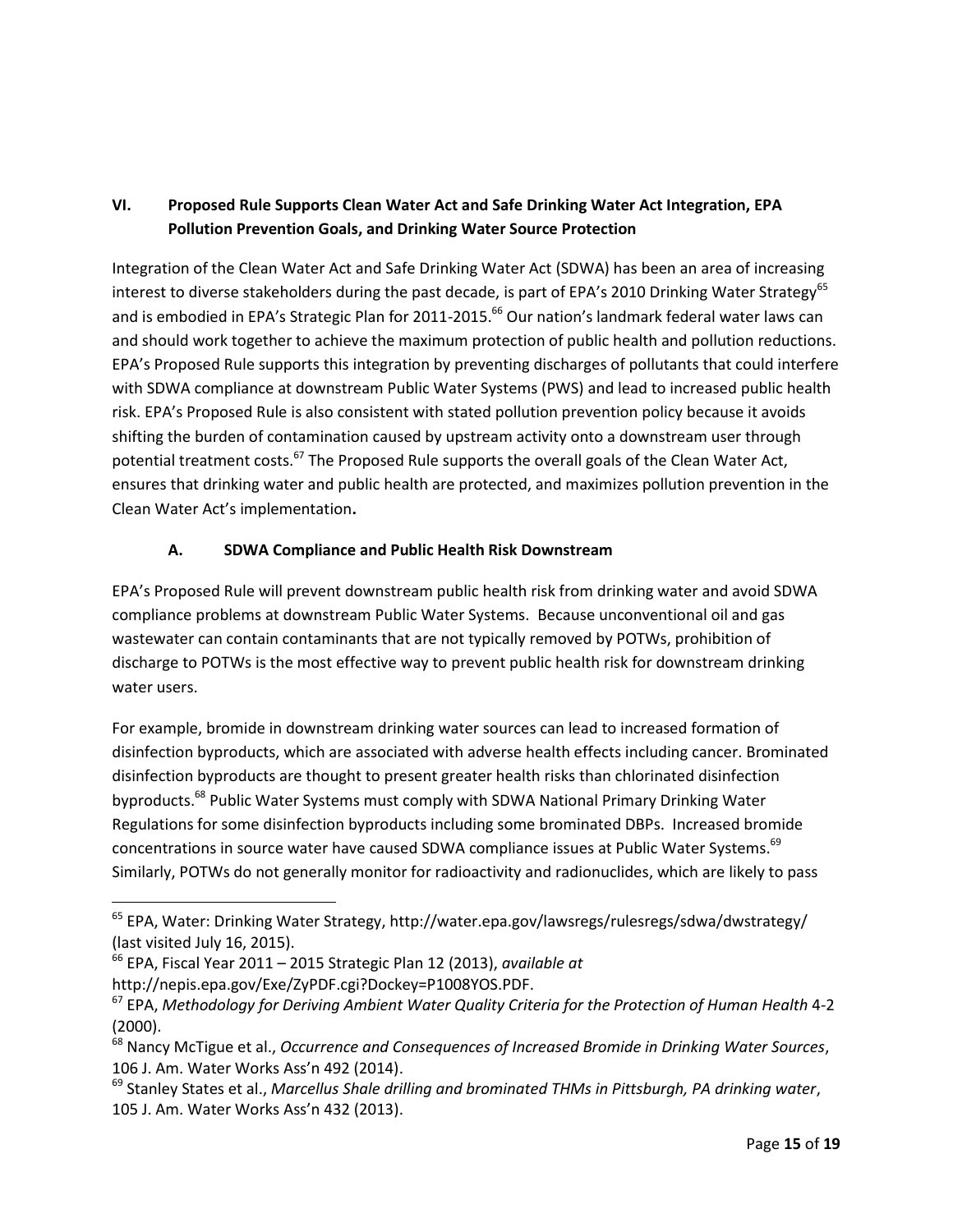through municipal wastewater treatment and pose health risks and the potential exceedances at downstream PWS of SDWA MCLs for combined radium, gross alpha, and gross beta.<sup>70</sup>

Commenters agree with EPA that the Proposed Rule does not cause incremental changes to current industry practice that would require monetization of costs, since unconventional oil and gas wastewater is not generally being managed by discharge to POTWs. The Proposed Rule will provide potential future benefit in terms of reduced public health and reduced cost of drinking water treatment if discharge to POTWs were to become a more attractive option for unconventional oil and gas wastewater. Commenters urge EPA to improve capacity for quantifying reduction of public health risk from drinking water and drinking water treatment costs avoided in Clean Water Act rulemaking processes.

## **B. Drinking Water Source Protection**

In 2014, high profile drinking water contamination events focused attention on drinking water and highlighted pollution sources that threaten drinking water sources. From the leaking toxic chemical tanks in West Virginia to the coal ash spill in North Carolina and the cyanotoxin blooms in Ohio, the quality and safety of our drinking water is directly related to the protections provided to the sources of this water. Source Water Protection is a key part of the "multi-barrier" approach to "providing safe drinking water to the public."<sup>71</sup> In a 2012 report, the National Academy of Sciences noted that "de facto" water reuse, in which a drinking water supply intake is located downstream from a wastewater treatment plant, is common and growing.<sup>72</sup> EPA's Proposed Rule protects drinking water sources from contamination by preventing pass through of pollutants present in unconventional oil and gas wastewater from POTWs into potential drinking water sources.

# **VII. EPA Should Expedite the Centralized Waste Treatment Facility Study and Associated ELG Revision**

Commenters strongly support EPA's current study of Centralized Waste Treatment (CWT) facilities and treatment technologies. Given the potential increase in oil and gas wastewater sent to CWTs as a result of the Proposed Rule, EPA should expedite a revision to the relevant CWT ELG, thus closing a gap in federal regulation and ensuring that surface waters are not left vulnerable to oil and gas pollution.

<sup>&</sup>lt;sup>70</sup> HF Drinking Water Assessment

<sup>&</sup>lt;sup>71</sup> EPA, Source Water Protection,

http://water.epa.gov/infrastructure/drinkingwater/sourcewater/protection/index.cfm (last visited July 16, 2015).

<sup>&</sup>lt;sup>72</sup> Nat'l Academies of Science, Understanding Water Reuse: Potential for Expanding the Nation's Water Supply through Reuse of Municipal Waste Water, http://nas-sites.org/waterreuse/ (last visited July 16, 2015).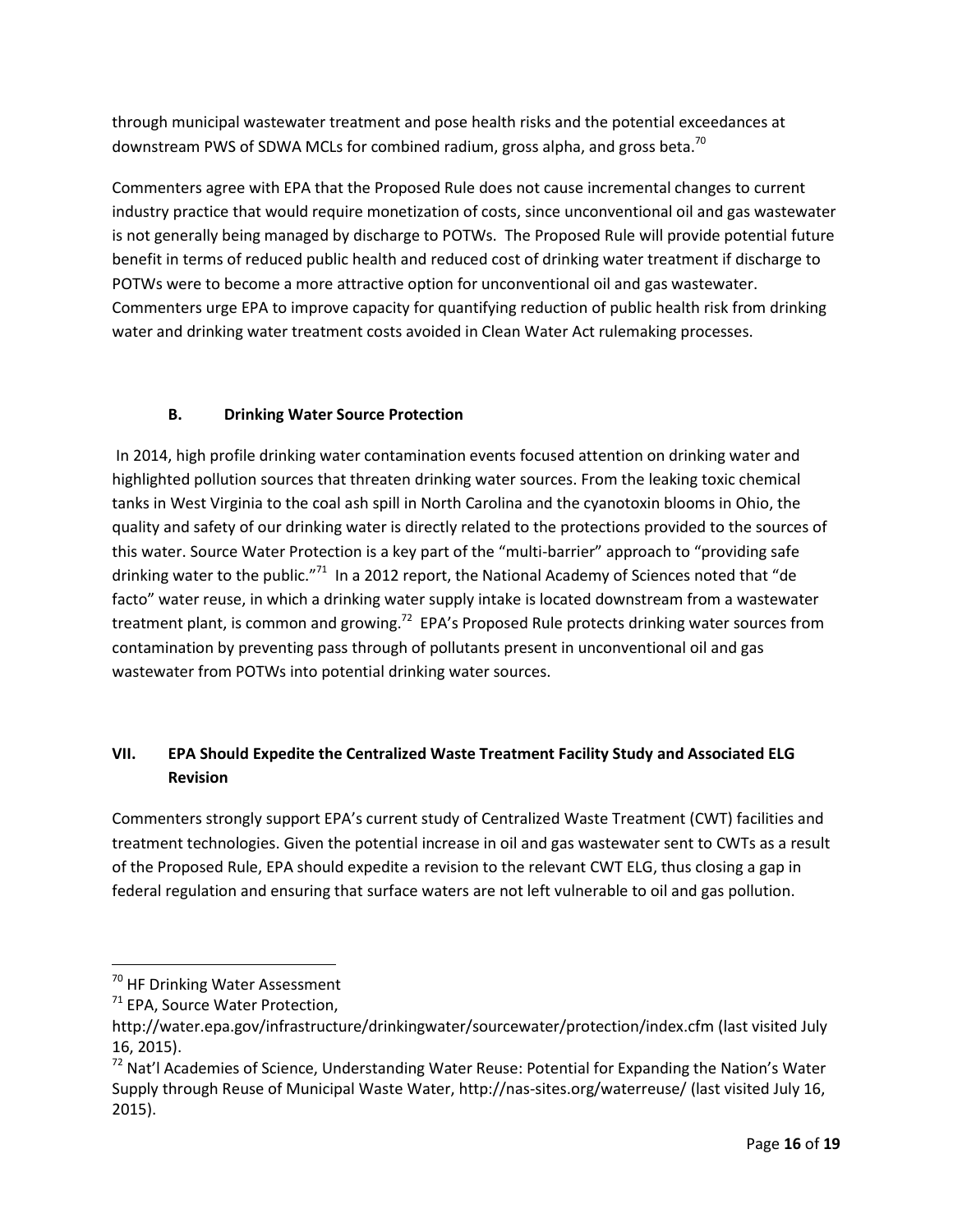It is clear that ELGs relating to CWTs need to be updated to reflect the same threats from oil and gas wastewater that POTWs face. EPA memos indicate that many CWTs cannot adequately treat unconventional wastewater.<sup>73</sup> EPA stated that appropriate limits or pretreatment standards would need to be applied to CWTs because the current guidelines did not evaluate certain pollutants common in oil and gas wastewater, such as radionuclides.<sup>74</sup> As outlined in this document, radioactive materials such as radium pose serious and persistent threats to public health and drinking water quality.

Completing this study will help begin to address critical questions about water quality and public health impacts of discharges from CWTs to POTWs that are not covered in the current rulemaking.

## **VIII. EPA Should Expedite Its Revision of ELGs Associated with Coalbed Methane Extraction**

EPA should expedite a parallel ELG update for coalbed methane extraction. Commenters believe that EPA's decision to delist CBM from the definition of UOG was premature and that EPA should reconsider this proposal in light of inevitable shifts in gas prices, demand, and costs of wastewater treatment.

Coalbed methane extraction produces large volumes of wastewater characterized by the presence of numerous contaminants at potentially high concentrations. Inadequate treatment and discharge of these wastes jeopardizes the integrity of surface water, can lead to increased public health risks from drinking water, threatens fish and wildlife and causes other negative environmental impacts.

The Congressional intent underlying the Clean Water Act's Effluent Guidelines and Limitations-setting process included prevention of "pollution havens." Coalbed methane extraction ELG's are necessary and affordable treatments are available to avoid this outcome in places where coalbed methane extraction is occurring.<sup>75</sup>

# **IX. EPA Should Update ELGs for the Landfill Waste Category which Includes Landfill Leachate**

Commenters urge EPA to undergo a similar rulemaking for ELGs governing the discharge of landfill leachate from landfills that currently accept or have historically accepted oil and gas extraction waste. As discussed below, certain landfills accept waste associated with the extraction of oil and gas – including drill cuttings, drilling muds, produced sand, and produced water – for disposal. Those landfills then often send their leachate to nearby POTWs, which are unequipped to properly treat it. Leachate from landfills accepting waste from oil and gas extraction facilities can contain many of the same pollutants as oil and gas extraction wastewater, and should be subject to the same controls.

<sup>&</sup>lt;sup>73</sup> EPA, Natural Gas Drilling in the Marcellus Shale NPSED Program Frequently Asked Questions (2011), *available at* http://www.epa.gov/npdes/pubs/hydrofracturing\_faq.pdf.  $74$  *Id.* 

<sup>75</sup> *See Docket ID No. EPA-HQ-OW-2010-0824: Comments on Preliminary 2012 Effluent Guidelines Program Plan: Coalbed Methane Extraction and Shale Gas Wastewater Treatment* (comments submitted by nonprofit organizations and other environmental and public health advocacy groups).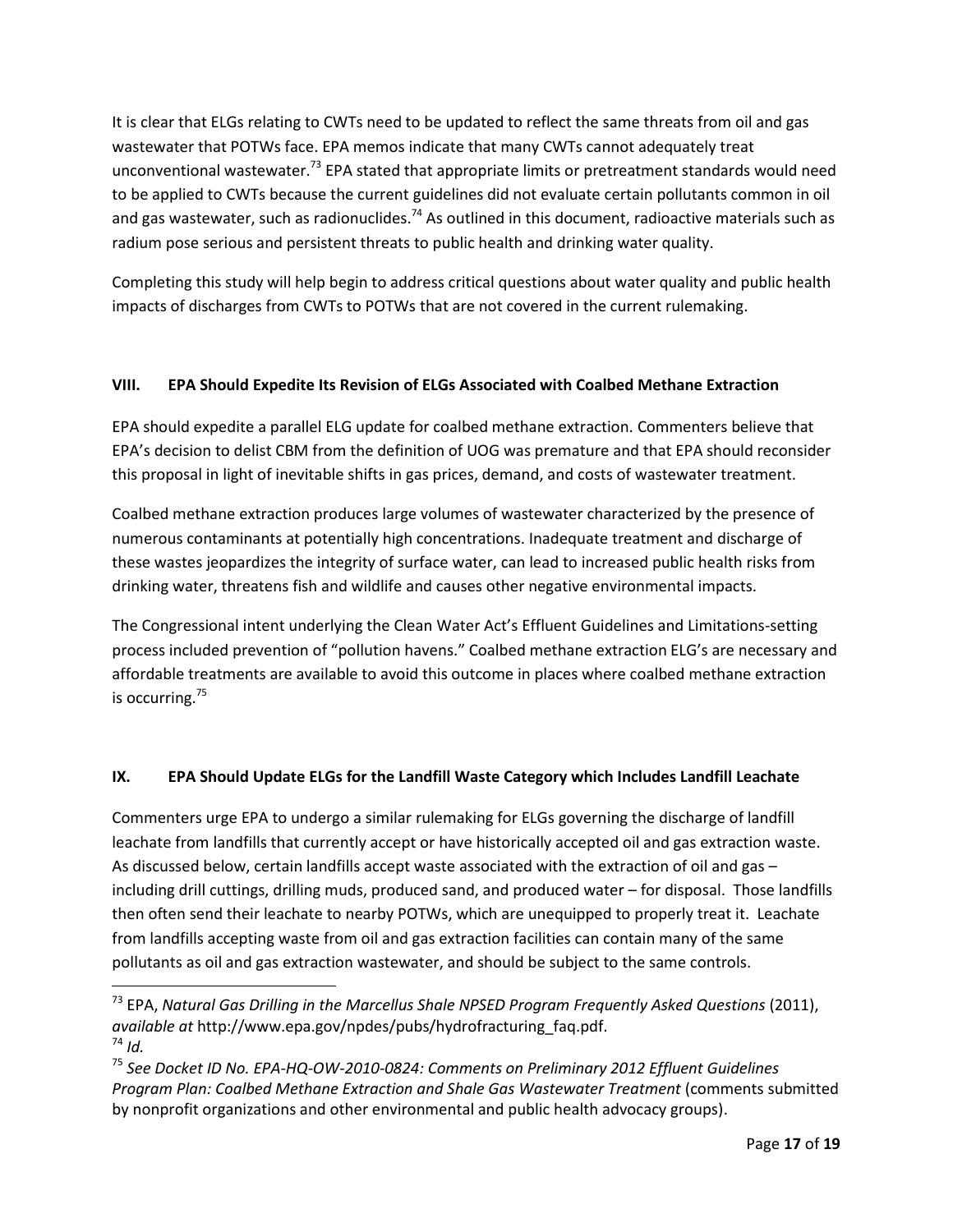In addition to over 300 chemicals, some of which are carcinogens or suspected carcinogens, frequently found in oil and gas waste is NORM in the form of radium-226 and radium-228. A 2011 study by the U.S Geological Survey found that produced waters from oil and gas operations had levels of radium-226 as high as 18,000 pCi/L.<sup>76</sup> Radium-226 and radium-228 have half-lives of 1,600 and 5 years respectively. Additionally, radium is highly soluble in water.

<span id="page-17-0"></span>Radium and other contaminants from oil and gas waste that are disposed of in landfills could end up in landfill leachate. Rain and natural decomposition in waste result in leachate pools, which can contain many of the contaminants in the landfill waste. Many landfills then dispose of leachate by sending it to nearby wastewater treatment facilities, including POTWs.<sup>77</sup>

<span id="page-17-1"></span>Many landfills do not currently test their leachate for radioactivity despite the fact that very few water treatment plants are capable of treating radioactive materials. However, landfills that do test their leachate for radioactivity have found concerning levels of radium. One such landfill is Hyland landfill in Angelica, New York. Testing results from 2014 indicate that levels of radium-226 in Hyland Landfill's leachate were as high as 120 pCi/L.<sup>78</sup> For comparison, the total radium limit for industrial effluent is 60 pCi/L, and the drinking water limit is 5 pCi/L.<sup>79</sup> Hyland's leachate is sent for treatment to the Village of Wellsville POTW, which discharges into the Genesee River.

Hyland is not a standalone example. Leachate testing results for Hakes C&D Landfill in Painted Post, New York showed similar results. Testing results from 2013 showed levels of radium-226 as high as 180  $pCi/L.<sup>80</sup>$ 

Given that leachate from landfills accepting oil and gas extraction wastewater can contain many of the same pollutants as oil and gas extraction wastewater, EPA should begin the process of updating the relevant ELG.

# **X. Conclusion**

 $\overline{a}$ 

Commenters support EPA's efforts to protect our water from harmful contamination with the proposed Effluent Limitations Guidelines and Standards for the Oil and Gas Extraction Point Source Category. EPA has taken the appropriate course of action in requiring a zero-discharge standard for UOG facilities discharging to POTWs, given that UOG wastewater contains a number of constituents that POTWs are

<sup>&</sup>lt;sup>76</sup> U.S. Geological Survey, Radium Content of Oil and Gas Field Produced Waters in the Northern Appalachian Basin (USA): Summary and Discussion of Data (2011), *available at* http://pubs.usgs.gov/sir/2011/5135/pdf/sir2011-5135.pdf.

<sup>77</sup> *See* Environmental Advocates of New York, *License to Dump* 18-19 (Feb. 2015), *available at* http://www.eany.org/our-work/reports/license-dump-february-2015.  $78$  *Id.* 

<sup>&</sup>lt;sup>79</sup> U.S. Geological Survey, Radium Content of Oil and Gas Field Produced Waters in the Northern Appalachian Basin, *supra* note [76.](#page-17-0)

<sup>80</sup> Environmental Advocates of New York, *supra* note [77,](#page-17-1) at 18-19.